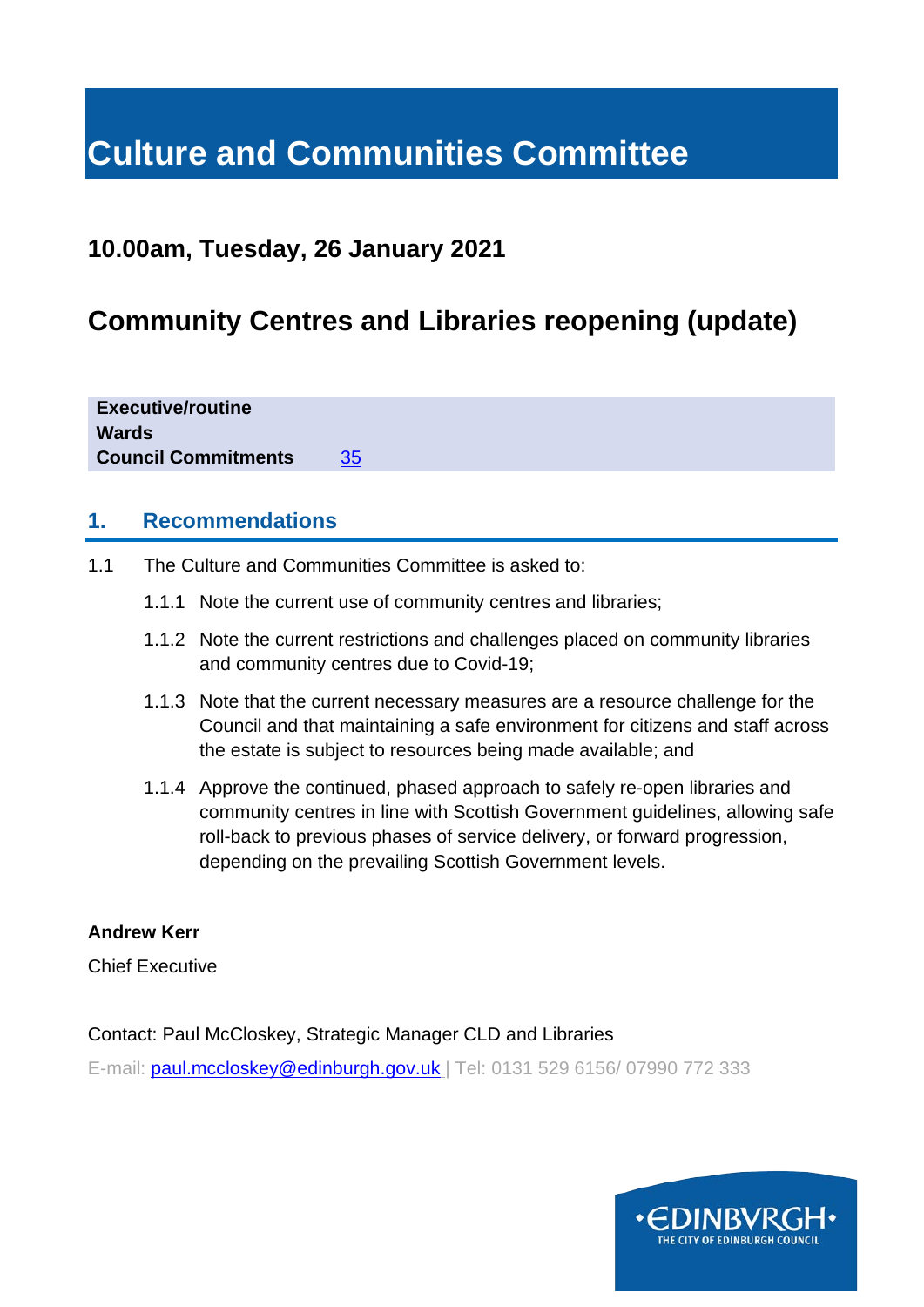**Report**

# **Community Centres and Libraries reopening (update)**

# **2. Executive Summary**

- 2.1 This report outlines the present adaptation and renewal arrangements in community centres and libraries, including performance data for libraries.
- 2.2 It outlines the challenges faced by the Council to continue to provide a library service in line with government guidelines and public health guidance, alongside the key pressure that remains on facilities management.
- 2.3 It proposes next steps to improve service and protect health and safety: the reintroduction of online reservations; upgrade of the current Library App to allow selfservice from customer's own smart devices (i.e. mobile phone); resource request service from Central Library Art and Design, Music and Edinburgh and Scottish Libraries.
- 2.4 The key pressure on the Council remains the Facilities Management (FM) resource deployed across the schools' estate. Maintaining as far as possible a safe environment for pupils and staff requires a high level and quality of janitorial and cleaning services. The reopening of other Council buildings and services diverts this key FM resource from schools and the service has a consequent pressure in trying to address this gap in capacity.

# **3. Background**

- 3.1 The Council has 35 community centres and 28 libraries offering a wide range of community learning, information and leisure opportunities which are highly valued by citizens and community groups across the city. In addition to the 28 libraries there are targeted mobile library services, a prison library and hospital library.
- 3.2 On [6 August 2020](https://democracy.edinburgh.gov.uk/ieListDocuments.aspx?CId=135&MId=5517&Ver=4) the Council approved a process to enable approval for Management Committees of CEC Community Centres to access centres for essential services. These were the hosting of essential voluntary or urgent public support services, such as food banks, homeless services, blood donation sessions,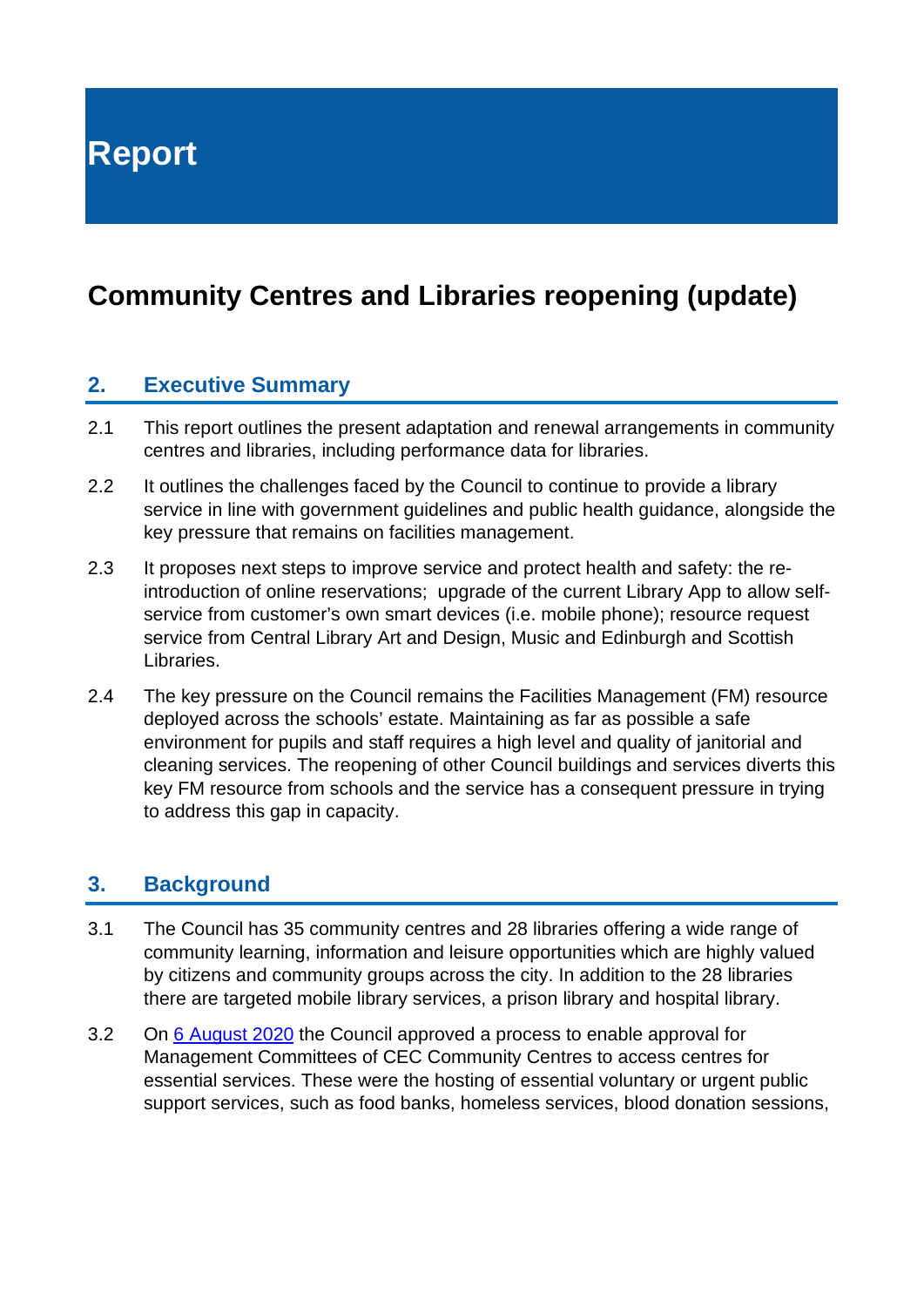regulated childcare, access to retrieve equipment for outdoor youth work. Policy and Sustainability Committee of [10 November](https://democracy.edinburgh.gov.uk/ieListDocuments.aspx?CId=135&MId=5672&Ver=4) approved the addition of youth work (as defined by Youthlink Scotland) and community services that support the vulnerable. Approval to reopen centres is on the basis that no Council resources are required.

- 3.3 The first phase of Library building re-opening was approved and on 6 October 2020 six library buildings reopened for public use, offering a range of services with visits controlled via a booking system. The libraries were: Central, Fountainbridge, Kirkliston, McDonald Road, Newington, and Stockbridge.
- 3.4 The second phase saw a further four libraries reopened: Craigmillar, Drumbrae, Gilmerton, and Wester Hailes.
- 3.5 Selection of phase one libraries was pragmatic, based on available space for the large volume of returned items to be quarantined. The choice of phase two libraries prioritised as far as possible those communities which have low Scottish Index of Multiple Deprivation (SIMD) scores. Selection of libraries has also taken into consideration planned building works which would affect re-opening.
- 3.6 Some management committees have had approval to reopen community centres for the delivery of agreed essential services. Following the 10 November Policy and Sustainability Committee decision, a new Missive was developed by the Council's legal and estates teams, which enables indoor public activity to take place within centres without any requirement for Council resources. To date one Community Centre has signed this missive and reopened for indoor activity. Several other centres have expressed an interest but are not yet able to commit to signing a Missive.
- 3.7 [Community Centres guidance](https://www.gov.scot/publications/coronavirus-covid-19-multi-purpose-community-facilities---guidance/) was published by the Scottish Government 21 December 2020. It is worth noting that the document 'does not provide guidance for the wide range of activities that take place within a community centre. Referral needs to be made to the sector specific guidance for details on particular activities.'
- 3.8 The implementation of Level 4 in Scotland from 26 December 2020 has resulted in the Council reverting from what is permitted under Level 3, in line with Scottish Government guidance.
- 3.9 Since the announcement of further restrictions on 4 January, Community centres may continue to essential services only e.g. emergency shelter, medical services, meals for homeless. Officers have informed management committees of this change.
- 3.10 Libraries continue to always be open online to [borrow ebooks, audiobooks,](https://yourlibrary.edinburgh.gov.uk/web/arena/library2go)  [magazines and newspapers.](https://yourlibrary.edinburgh.gov.uk/web/arena/library2go) Click and collect services may operate and we are preparing plans as to how we may be able operate this service in our libraries, subject to the teams not being required to provide critical/essential services elsewhere.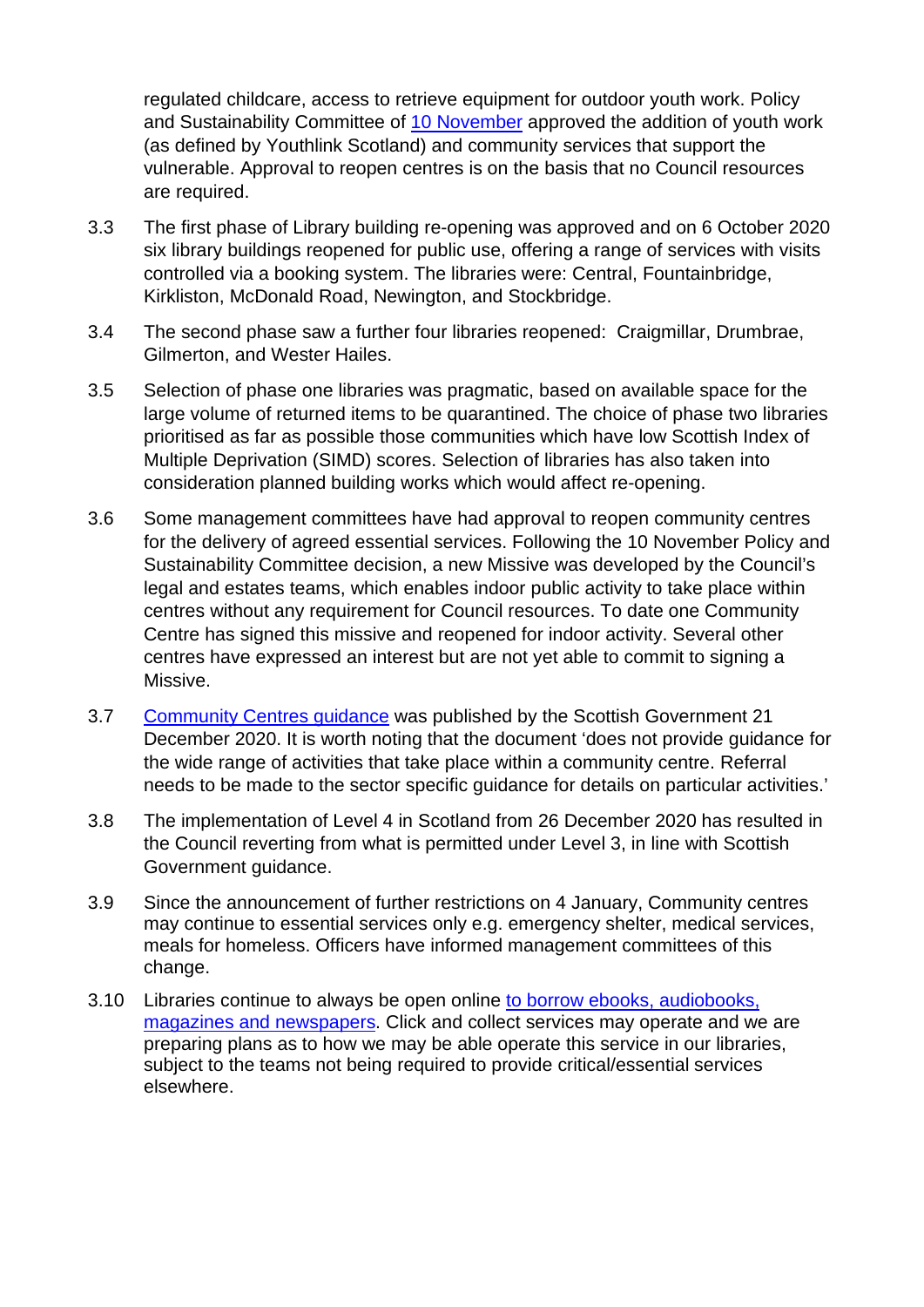# **4. Main report**

4.1 The challenge before the City and the Council cannot be underestimated in both the immediate and longer term. The national position regarding Covid-19 continues to evolve. Therefore, any programme arrangements put in place need to have the flexibility to adapt to changing circumstances and Public Health Guidance. Our ambition is to have a planned, phased re-opening of libraries and community centres as part of Phase 4 of the Scottish Government's [Scotland's Route map](https://www.gov.scot/collections/coronavirus-covid-19-scotlands-route-map/) through and out of the crisis.

# **Libraries**

- 4.2 In accordance with [Scottish Government guidance](https://www.gov.scot/publications/coronavirus-covid-19-public-libraries-guidance/) for public libraries and the capacity to support the safe use of the settings, the ten libraries offer a reduced service so as to maintain good infection controls: returning items, browsing and borrowing books, collecting hearing aid batteries, free sanitary protection, National Entitlement Card (bus pass) applications and access to public computers, internet, printing and photocopying.
- 4.3 Service performance, staff and customer feedback are being monitored: current data is included at Appendix 1. Officers are learning from each stage to inform the next stage.
- 4.4 An Integrated Impact Assessment on library service adaptation and renewal has been completed and is available at Appendix 2.
- 4.5 The Library A&R Team is preparing plans to propose the re-opening of four further libraries and the single Mobiles route in phase three if resources allow this. An updated outline route map for further re-opening of libraries is attached at Appendix 3.
- 4.6 Subject to available resources and prevailing national restrictions levels, the team is working towards an indicative date of 29 March 2021. This will mean that, all things being equal, Blackhall, Piershill, Morningside and Currie libraries plus the new mobile route will reopen on that date.
- 4.7 Improvements to the libraries offer have been developed in response to feedback from customers, while continuing to maintain safe use of services.
	- 4.7.1 A Contact and Collect model has been developed to enable citizens to order a collection of resources (online, or via email or telephone) and collect them at a pre-arranged time and date from their local library, without entering the building. This could be introduced, subject to Facilities Management cleaning being available, should the city remain in level 4 for some time.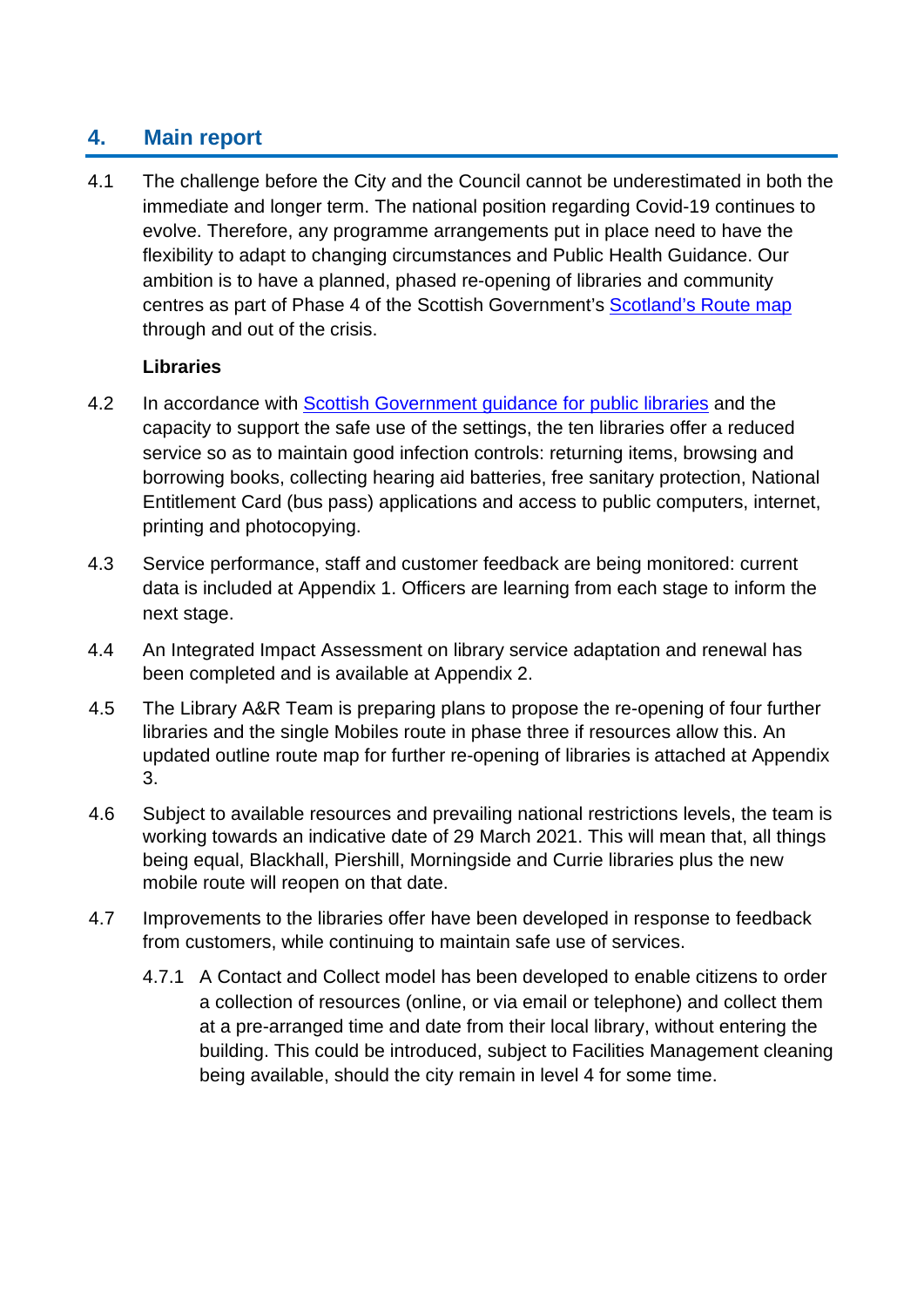- 4.7.2 A bespoke request and collect service has been developed to enable loans from the collections within Central Library (Art and Design, Music and Edinburgh and Scottish). Current guidelines and restrictions do not allow for these areas to be open at present. However, customers will be able to request specific titles or subject matter from these departments and collect the items from Central Library.
- 4.6.3 Library officers have worked with software developers to enable the reintroduction of online reservations in the current restricted conditions. Customers will once again be able reserve specific items online via their library account and collect from a library which is open.
- 4.6.4 Collection of items will vary depending on the current public health Level. In Level 4 all items must be collected as part of Contact and Collect i.e. at the library door with no entry to the building. Despite the fact that there will no public access to the building, there is still a requirement for Facilities Management resource to open libraries to operate in this manner.
- 4.6.5 The current Library App has been updated to enable customer self-service borrowing through the App. Customers can borrow items using their own smart device (mobile phone, tablet). This maintains social distancing, reduces the number of people touching materials and allows staff to concentrate efforts elsewhere e.g. providing information, assisting with complex enquiries. Currently the return of all items must be controlled by library staff for quarantine procedures, however, looking to the future, this investment in digital technology will also allow customers to return their own items (reduces the needs for staff handling), allowing a much greater degree of simple account self-management.

# **Community Centres**

- 4.7 Over November and December Virtual Teams meetings have been held with Management Committees (MCs). Over 20 MCs were represented across the meetings, along with third sector colleagues from Edinburgh Voluntary Organisations Council (EVOC) and Lothian Association of Youth Clubs (LAYC), representatives from Lifelong Learning, Facilities Management and Business Support. These meetings gave MC's an opportunity to question Officers directly and share experiences with each other, as well as hearing service updates from the Council, EVOC and LAYC.
- 4.8 A key theme from these meetings was how keen various MC's and third sector organisations were for centres to be reopened and the potential for Council guidance to support this. Council Health and Safety, Fire Safety and Facilities Management Officers will provide links to Health and Safety templates and signage via the Council website, signposting MC's to relevant Scottish Government Guidance. Following the 10 November Policy and Sustainability decision, a new Missive was developed by the Council's legal and estate teams, which enables indoor public activity to take place within centres without a requirement for Council resources. Prior to the Management Committee signing the Missive, Officers will arrange an onsite induction for key MC officer bearers, so that they understand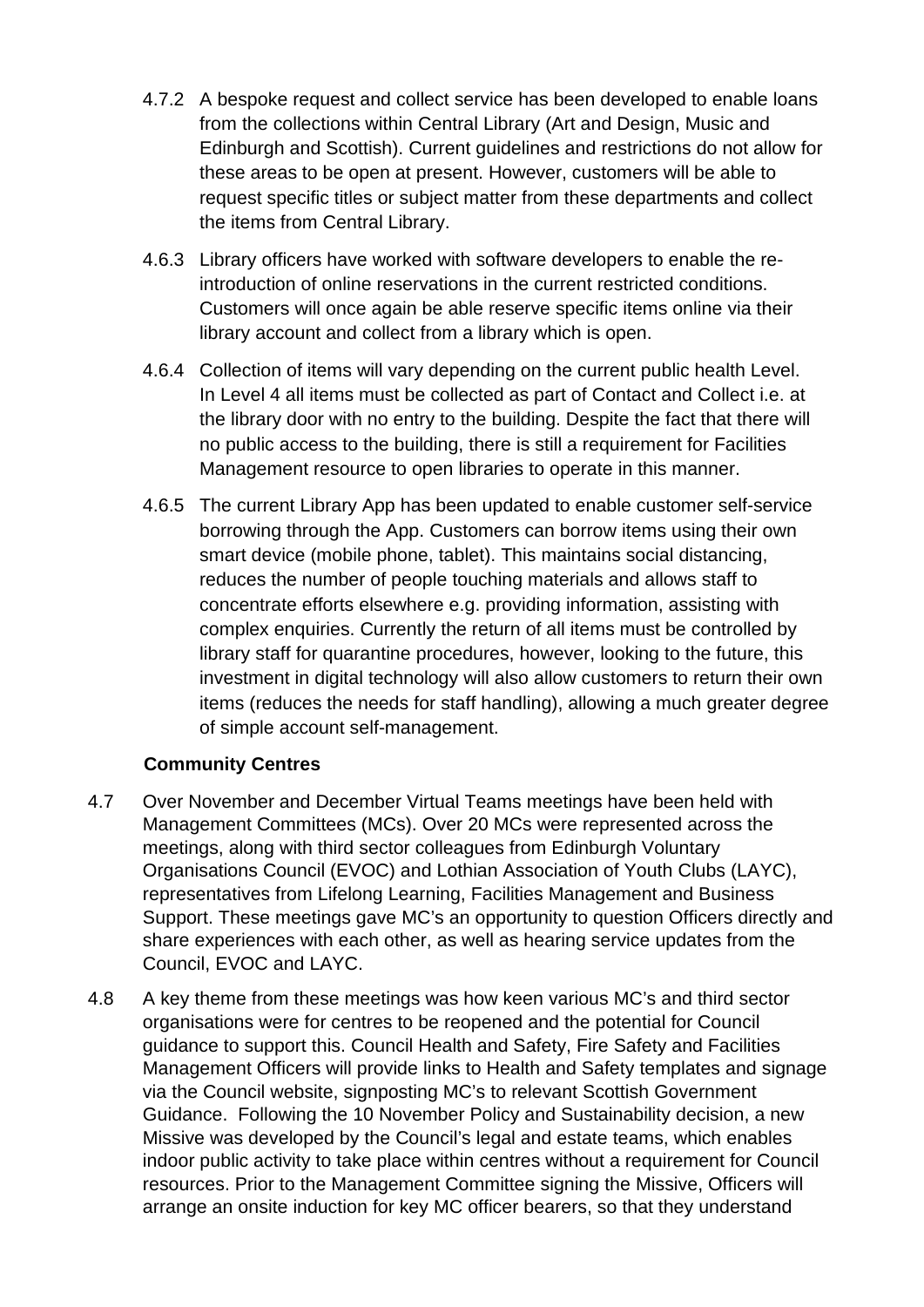what arrangements need to be in place prior to reopening. A trusted key holder procedure enables the MC to have responsibility for controlling who has access to their centre.

- 4.9 Many MC's asked for their contact details to be shared with other MC's, so that they can more easily support each other in addition to support offered through EVOC and LAYC. There is a commitment from Council officers and management committees to continue these regular meetings, which have been very useful in exploring the opportunities and challenges, in developing a mutual understanding and appreciation of people's different perspectives on adaptation and renewal.
- 4.10 Since the announcement of further restrictions on 4 January, Community centres may continue to provide essential services only e.g. emergency shelter, medical services, meals for homeless. Officers have informed management committees of this change.

# **5. Next Steps**

5.1 Work will continue to adapt and renew community centre and library services.

# **6. Financial impact**

- 6.1 The investment in the upgrade to the Library App has been contained within libraries revenue budget.
- 6.2 In library buildings there will be a daily cleaning requirement of FM supplemented by regular touch point cleaning by library staff during the day.

# **7. Stakeholder/Community Impact**

7.1 The Council will continue to engage with citizens on its plans for libraries and community centres adaptation and renewal.

# **8. Background reading/external references**

- 8.1 Coronavirus stay at home guidance 4 January 2021 <https://www.gov.scot/publications/coronavirus-covid-19-stay-at-home-guidance>
- 8.2 Scotland's route map [https://www.gov.scot/collections/coronavirus-covid-19](https://www.gov.scot/collections/coronavirus-covid-19-scotlands-route-map/) [scotlands-route-map/](https://www.gov.scot/collections/coronavirus-covid-19-scotlands-route-map/)
- 8.2 Coronavirus (COVID-19):public libraries guidance <https://www.gov.scot/publications/coronavirus-covid-19-public-libraries-guidance/>
- 8.3 Community Centre Guidance (21 December 2020) [https://www.gov.scot/publications/coronavirus-covid-19-multi-purpose-community](https://www.gov.scot/publications/coronavirus-covid-19-multi-purpose-community-facilities---guidance/)[facilities---guidance/](https://www.gov.scot/publications/coronavirus-covid-19-multi-purpose-community-facilities---guidance/)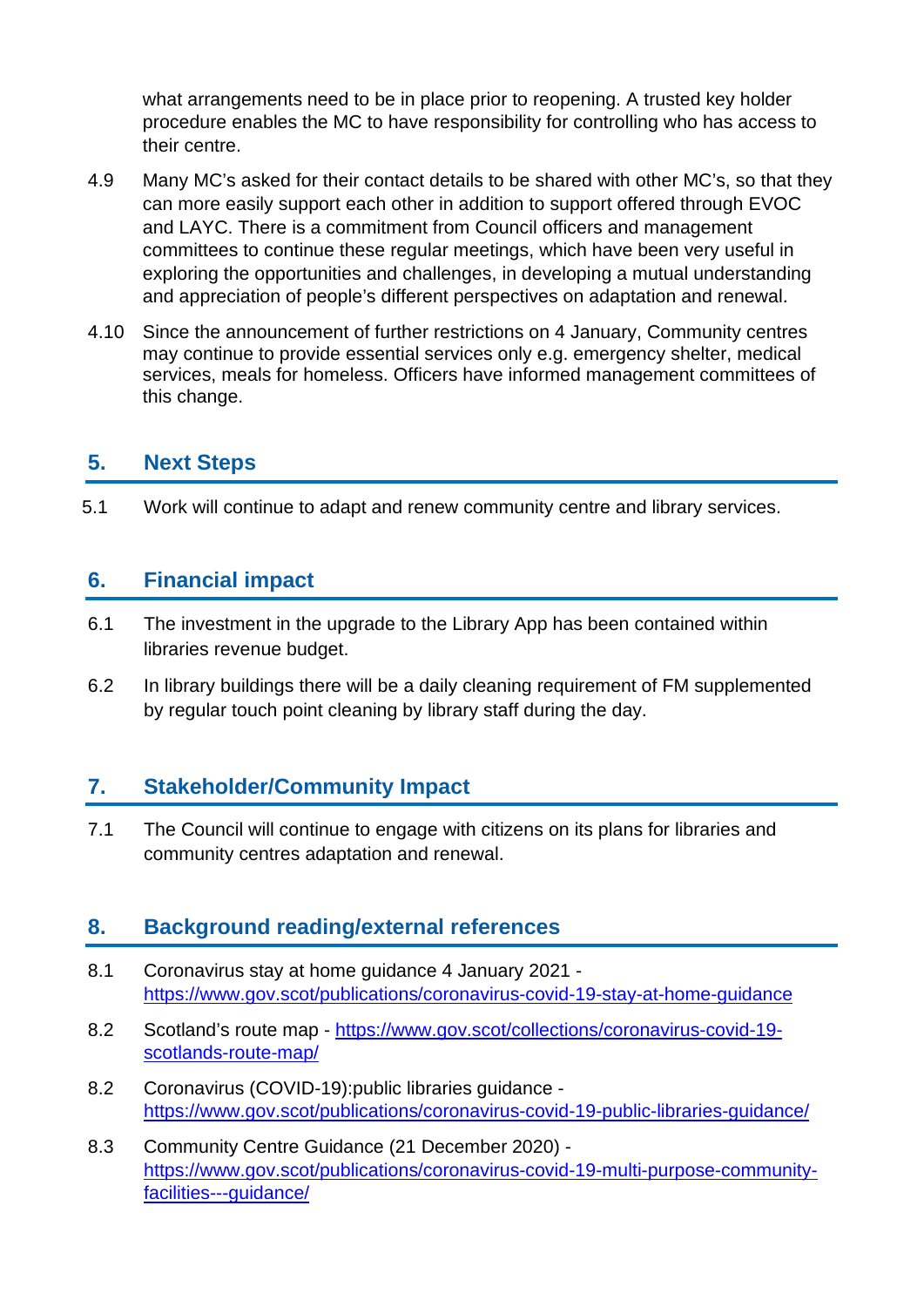# **9. Appendices**

- 9.1 Appendix 1 Library service re-opening data (updated Dec 2020)
- 9.2 Appendix 2 Integrated Impact Assessment: library adaptation and renewal
- 9.3 Appendix 3 Outline route map library service re-opening (updated Dec 2020)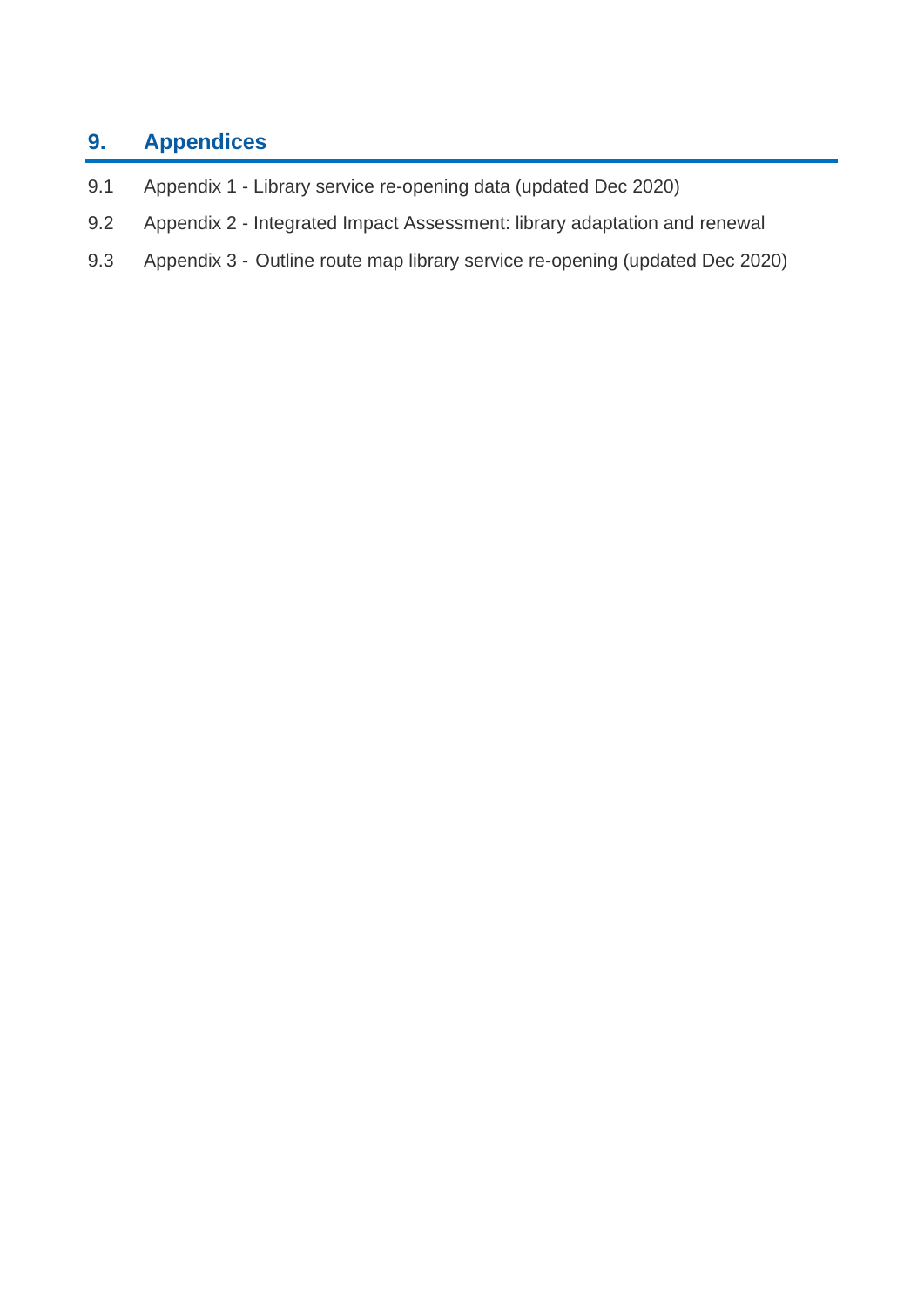## **Appendix 1: Libraries re-opening update – January 2021**

| Usage and service capacity by branch: period 2 November 2020 - 31 December 2020 |                               |                                  |                            |                       |                                          |                          |
|---------------------------------------------------------------------------------|-------------------------------|----------------------------------|----------------------------|-----------------------|------------------------------------------|--------------------------|
| Library                                                                         | <b>Appointments</b><br>booked | <b>Appointments</b><br>available | <b>Failed to</b><br>attend | % service<br>capacity | <b>Items</b><br>borrowed (or<br>renewed) | <b>Items</b><br>returned |
| Central                                                                         | 3507                          | 12064                            | 455                        | 29.1                  | 9824                                     | 8834                     |
| Central<br>Children's                                                           | 523                           | 1968                             | 66                         | 26.6                  | 2973                                     | 1180                     |
| Craigmillar*                                                                    | 108                           | 1664                             | 14                         | 6.5                   | 343                                      | 329                      |
| Drumbrae*                                                                       | 263                           | 1560                             | 13                         | 16.9                  | 1166                                     | 671                      |
| Fountainbridge                                                                  | 1457                          | 3968                             | 216                        | 36.7                  | 3812                                     | 3764                     |
| Gilmerton*                                                                      | 145                           | 1536                             | 17                         | 9.4                   | 450                                      | 156                      |
| Kirkliston                                                                      | 407                           | 2232                             | 39                         | 18.2                  | 1798                                     | 1827                     |
| McDonald<br>Road                                                                | 1866                          | 6032                             | 32                         | 30.9                  | 3673                                     | 3526                     |
| Newington                                                                       | 1768                          | 6032                             | 204                        | 29.3                  | 5946                                     | 5471                     |
| Stockbridge                                                                     | 1195                          | 4464                             | 136                        | 26.8                  | 3639                                     | 3607                     |
| Wester Hailes*                                                                  | 242                           | 1872                             | 29                         | 12.9                  | 820                                      | 487                      |

\* these branches are phase 2 re-opening and only re-opened on 14 December 2020.

| Libraries digital services usage: period 1 October 2020 - 30 November 2020 |                |                 |              |
|----------------------------------------------------------------------------|----------------|-----------------|--------------|
|                                                                            | Items borrowed |                 |              |
| E-service                                                                  | <b>October</b> | <b>November</b> | <b>Total</b> |
| e-books                                                                    | 18,226         | 17,331          | 35,557       |
| e-audio books                                                              | 11,128         | 11,725          | 22,853       |
| e-magazines and                                                            | 211,256        | 193,713         | 404,969      |
| newspapers                                                                 |                |                 |              |

In addition to the booked visits and loans of physical items, an update on the use of digital services is provided above. This level of usage is up 50% for e-books, 40% for e-audio books, and 105% for emagazines and newspapers compared with previous year.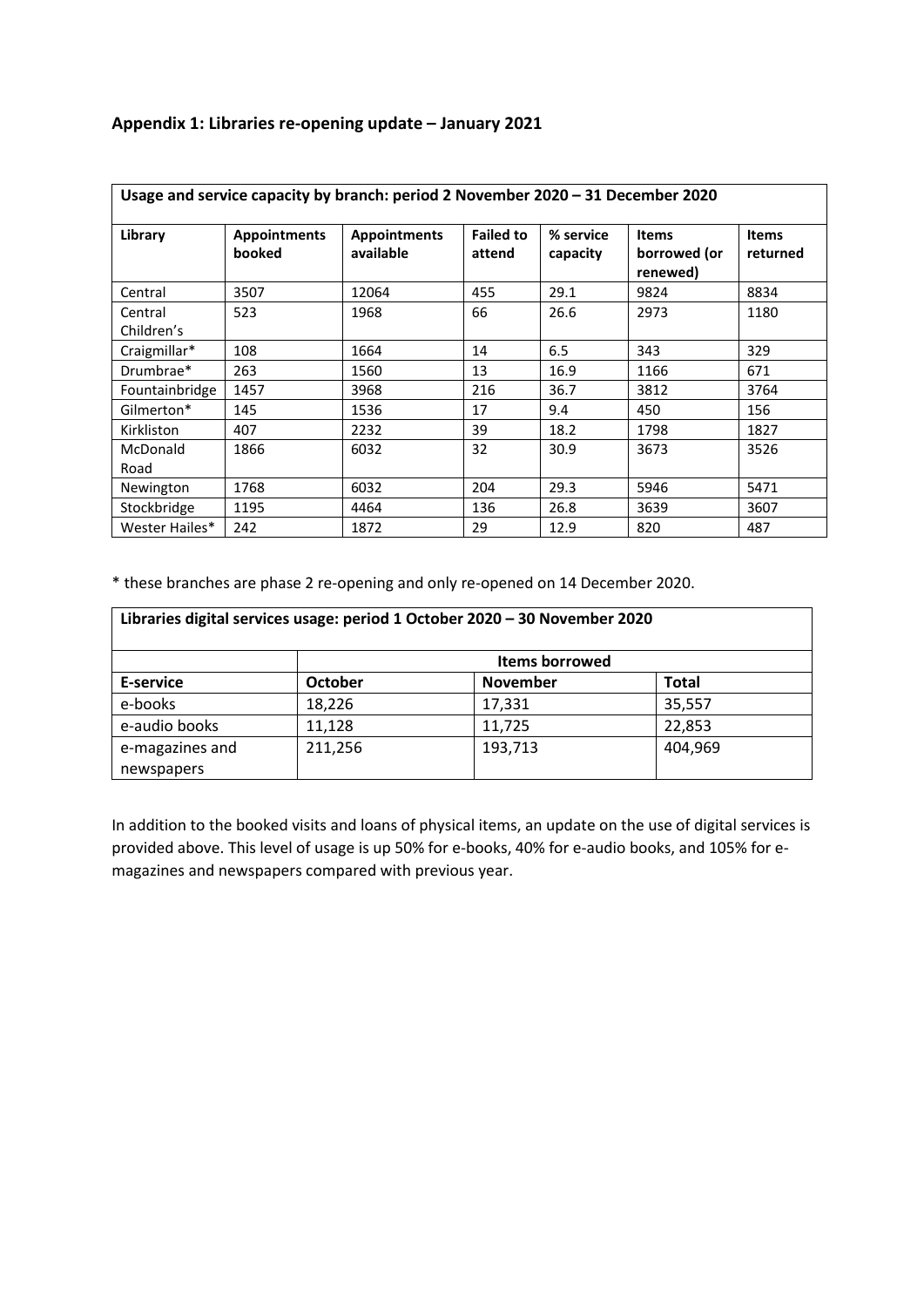### **Integrated Impact Assessments**

#### **Introduction**

We know that services are under pressure, difficult decisions are being made and normal working practices may need to change or be adapted very quickly to ensure we can deliver essential services at this challenging time. However, it's important that we don't lose sight of our legal responsibilities in relation to equality, socio-economic disadvantage, climate change, sustainability, the environment and human rights.

The Council uses an Integrated Impact Assessment (IIA) tool to help ensure we are meeting those duties when developing policies and making service decisions. We recognise that it may not be possible to carry out all elements of the Council's IIA process when making rapid decisions in relation to the Council's response to Covid-19. However, the Council remains under these duties and it's vital we continue to have due regard to potential impacts and record our consideration of these and any mitigating actions required. We have produced this shortened guide to help relevant staff to do this.

Heads of Service remain ultimately responsible for deciding whether an assessment is required and ensuring potential impacts are considered and recorded. The *[full Council IIA process](https://orb.edinburgh.gov.uk/equalities/equalities-1/2)* should be followed in all but emergency circumstances and [Equality Diversity and Rights Advisors](https://orb.edinburgh.gov.uk/equalities/equalities-1/2) nominated by each service area have a role in supporting the process. We are also making arrangements for IIA training to be provided remotely and offered to a wider range of staff, beyond Equality Diversity and Rights Advisors, with further information to follow.

The remainder of this document provides guidance on:

- 1. Deciding whether an impact assessment is required
- 2. Considering potential impacts
- 3. Recording impacts and mitigating actions

### **1. Deciding whether an IIA is required**

1.1. The first stage is to consider whether a proposal requires an impact assessment. If you answer yes to any question in the high relevance category, then an IIA is required. If you identify that an IIA is not required, then you need to explain why/how you have reached this decision and send a brief statement to your Head of Service for agreement and approval. This can be done by email, but It is important you retain a record of this approval as evidence.

| <b>High Relevance</b>                                                                                                                                                                                                                                               | Yes/no     |  |
|---------------------------------------------------------------------------------------------------------------------------------------------------------------------------------------------------------------------------------------------------------------------|------------|--|
| The proposal could potentially affect people for example in the availability, accessibility or quality of goods, facilities or<br>services                                                                                                                          | Yes        |  |
| The proposal has potential to make an impact on equality even when this only affects a relatively small number of people                                                                                                                                            | Yes        |  |
| The proposal has the potential to make a significant impact on the economy and the delivery of economic outcomes                                                                                                                                                    | Yes        |  |
| The proposal is likely to have a significant environmental impact                                                                                                                                                                                                   | No.        |  |
| The proposal is considered strategic and high level in the organisation                                                                                                                                                                                             | <b>Yes</b> |  |
| <b>Low Relevance</b>                                                                                                                                                                                                                                                |            |  |
| The proposal has little relevance to equality                                                                                                                                                                                                                       | No.        |  |
| The proposal has negligible impact on the economy and the delivery of economic outcomes                                                                                                                                                                             | No.        |  |
| The proposal has no/minimal impact on the environment                                                                                                                                                                                                               | Yes        |  |
| If you have identified only low relevance please give a brief statement of your reasoning and report this to your Head of Service/NHS<br>Project Lead for approval. Please then insert the statement in the section in the relevant management or committee report. |            |  |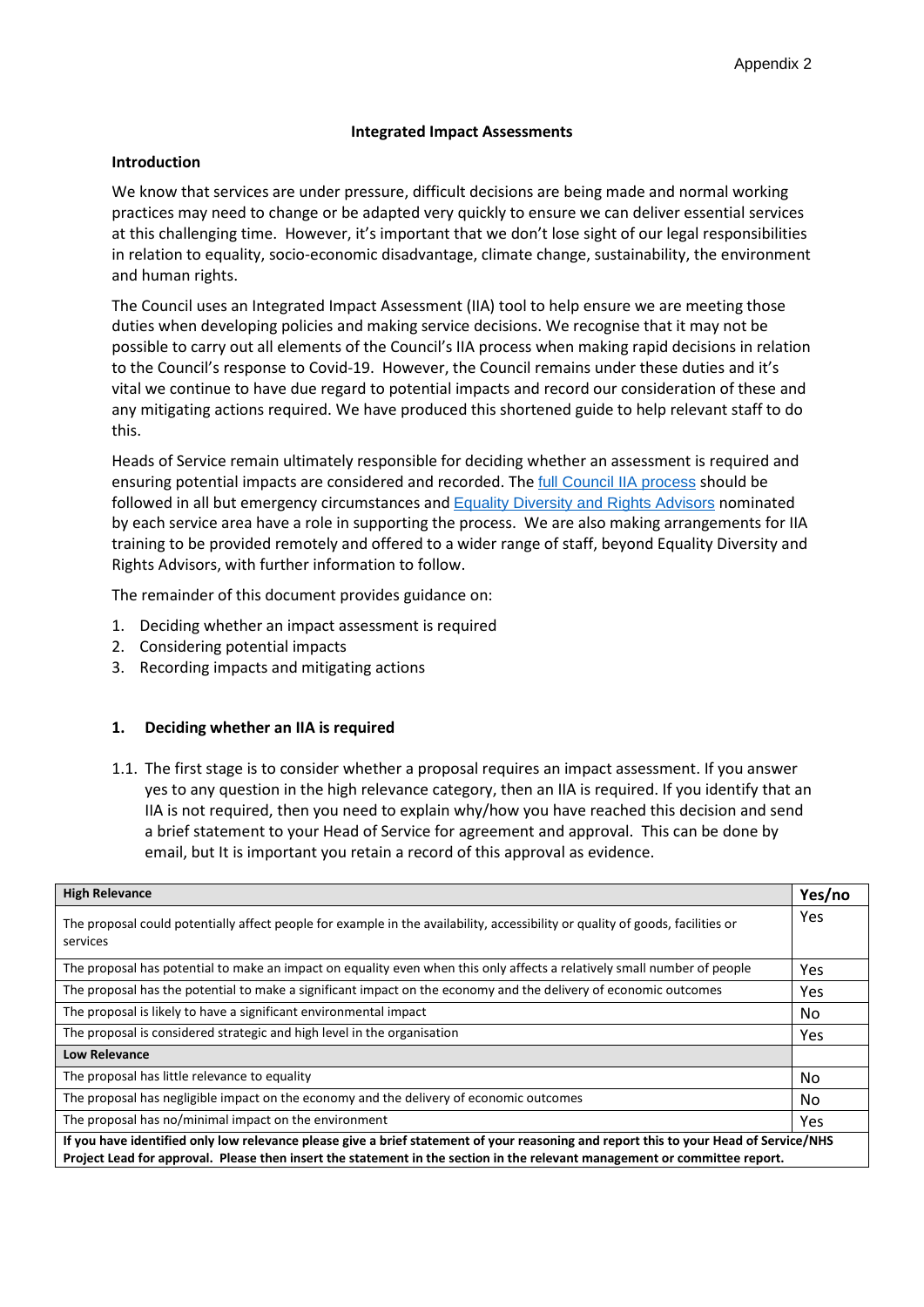## **2. Considering potential impacts**

- 2.1. IIAs are normally carried out by a group of at least four people, to increase the diversity of perspectives and provide supportive challenge. We would encourage you, when possible, to make use of skype to facilitate this. If this is not possible, we would recommend that the lead officer involves at least one other staff member.
- 2.2. Gather relevant data and evidence about the needs and experiences of people with protected characteristics and those vulnerable to experiencing poverty and ill health in the context of the work you are undertaking. A list of the types of evidence you will want to consider is included within the summary report template at Annex A. Much of this evidence will already be available within services; where evidence is not available, this should be noted.
- 2.3. As a group exercise if possible, think critically about how your proposal will impact on different groups of people, including those with protected characteristics, and/or impact on human rights, sustainability and the environment. A list of population groups and potential impacts is provided at Annex B as a prompt to aid thinking (and is not intended to be exhaustive).

## **3. Recording impacts and mitigating actions**

- 3.1. Taking account of what the evidence gathered is telling you, critically consider how the proposal might impact on different groups in different ways. Consider positive, as well as negative impacts, and consider what actions might be necessary to prevent or mitigate negative impacts and/or maximise positive impacts.
- 3.2. Record a summary of the anticipated impacts and mitigating actions. A summary report template for recording this information is provided at Annex A.
- 3.3. Return the completed summary report template to [strategyandbusinessplanning@edinburgh.gov.uk](mailto:strategyandbusinessplanning@edinburgh.gov.uk) for publication on the Council website.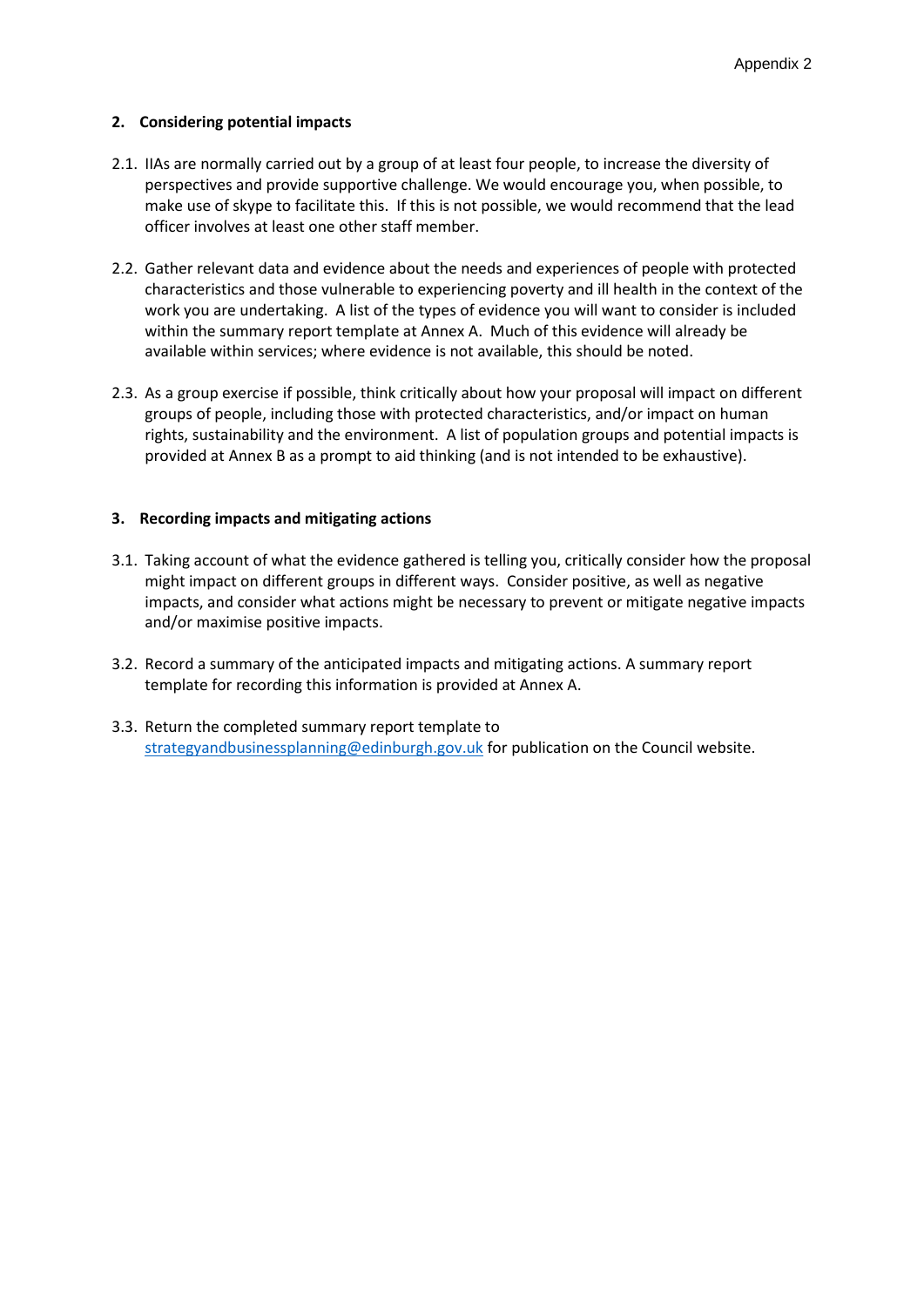#### **Annex A**

## **INTEGRATED IMPACT ASSESSMENT SUMMARY REPORT TEMPLATE FOR EMERGENCY DECISIONS**

Please complete as many of these sections as possible

## **1. Title of proposal**

Library Service – adaptation and renewal (re-opening phase) of libraries following closure in response to Covid-19 virus

## **2. What will change as a result of this proposal?**

The first phase of reopening libraries will see a selection of branches across the city opening on Tuesday 6 October, for a range of services.

The initial service offer will include access to library buildings for browsing and borrowing, returning items, free access to computers, internet and WiFi, support with National Entitlement Card online applications, Hey Girls free sanitary provision, collection of hearing aid batteries, printing and photocopying.

The 6 libraries are Central, Kirkliston, McDonald Road, Fountainbridge, Stockbridge and Newington.

The choice of locations for the first phase of reopening is a pragmatic one, based upon the availability of space to manage an expected early surge in demand. We also wanted to avoid (initially at least) library hub buildings where critical resilience services are operating

## **3. Briefly describe public involvement in this proposal to date and planned**

In planning the reopening of Edinburgh's libraries our top priority is the health of residents and colleagues, and the process is directed by [Scottish Government guidance](https://www.gov.scot/coronavirus-covid-19/) and [Safer Workplace](https://www.gov.scot/publications/coronavirus-covid-19-public-libraries-guidance/)  [Guidance for Public Libraries.](https://www.gov.scot/publications/coronavirus-covid-19-public-libraries-guidance/) Planning has considered the specific considerations for each library building and we have examined different approaches adopted by our colleagues in many services across Scotland and more widely afield.

The date and rationale for re-opening has been communicated via notices on buildings, library account email, library web page, mainstream media, library social media and main Council web page and social media communications.

As part of monitoring and evaluating the impact of this library reopening, we will seek customer and staff feedback.

### **4. Date of IIA**

05/10/2020

| <b>Name</b>    | <b>Job Title</b>                                               |
|----------------|----------------------------------------------------------------|
| Louise Graham  | Lifelong Learning Strategic Development Officer<br>(Libraries) |
| Paul McCloskey | Lifelong Learning Service Manager (CLD and<br>Libraries)       |

## **5. Who was involved in carrying out the IIA?** (please list lead officer and other staff)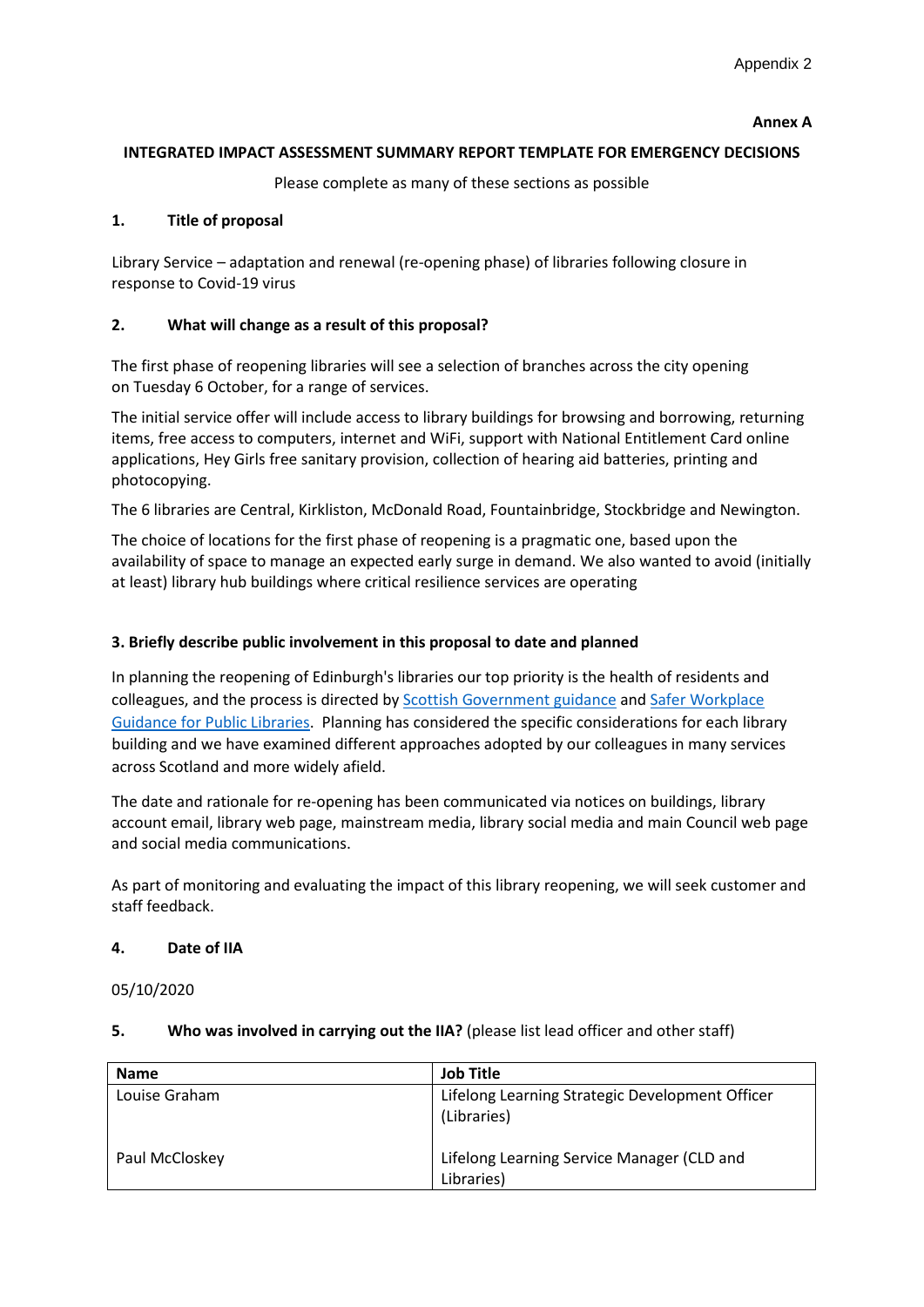## **6. Evidence available at the time of the IIA**

| <b>Evidence</b>                                                         | Available - detail source                                                                                                                                                                                                                                                       | <b>Comments:</b> what does the evidence                                                                                                                                                                                                                                                                                                                                                                        |
|-------------------------------------------------------------------------|---------------------------------------------------------------------------------------------------------------------------------------------------------------------------------------------------------------------------------------------------------------------------------|----------------------------------------------------------------------------------------------------------------------------------------------------------------------------------------------------------------------------------------------------------------------------------------------------------------------------------------------------------------------------------------------------------------|
|                                                                         |                                                                                                                                                                                                                                                                                 | tell you about different groups who                                                                                                                                                                                                                                                                                                                                                                            |
|                                                                         |                                                                                                                                                                                                                                                                                 | may be affected?                                                                                                                                                                                                                                                                                                                                                                                               |
| Data on populations<br>in need                                          | Scottish Index of Multiple Deprivation (SIMD);<br>2011 census data; free school meals and school<br>clothing grants; RNIB sight loss data tool; the<br>number of individuals in key demographics<br>within Edinburgh, accessing specific Council care<br>packages and services. | Identifies small area concentrations<br>of multiple deprivation across all of<br>Scotland in a consistent way;<br>declared ethnic group; local<br>authority register of areas of need;<br>figures for Edinburgh compared to<br>Scotland<br>http://www.rnib.org.uk/knowledge-<br>and-research-hub; the percentage<br>of vulnerable communities and<br>individuals likely to be impacted by<br>a loss of service |
| Data on service<br>uptake/access                                        | Library Management System; E-service supplier<br>platforms<br>People's Network (public access computer)<br>usage                                                                                                                                                                | Loan figures for physical stock<br>e-audio issues<br>e-book issues<br><b>Press Reader statistics</b><br>RB Digital e-magazine issues<br>Number of library members<br>Number of virtual users                                                                                                                                                                                                                   |
| Data on socio-<br>economic                                              | Scottish Index of Multiple Deprivation (SIMD);<br>free school meals and school clothing grants;                                                                                                                                                                                 | Identifies small area concentrations<br>of multiple deprivation across all of                                                                                                                                                                                                                                                                                                                                  |
| disadvantage e.g.<br>low income,<br>material/area-based<br>deprivation. | DWP Universal Credit application data                                                                                                                                                                                                                                           | Scotland in a consistent way; local<br>authority registers of areas of need;<br>number of residents per locality<br>accessing benefits/seeking<br>employment                                                                                                                                                                                                                                                   |
| Data on equality<br>outcomes                                            | https://scvo.org.uk/digital                                                                                                                                                                                                                                                     | Digital equality - SCVO -<br>Confidence, skills, access and<br>affordability may prevent people                                                                                                                                                                                                                                                                                                                |
|                                                                         | https://www.microsoft.com/en-us/accessibility                                                                                                                                                                                                                                   | from being online.<br>Accessibility equality - tools to<br>provide digital solutions which<br>reflect the diversity of a wide range<br>of issues.                                                                                                                                                                                                                                                              |
| Research/literature<br>evidence                                         | The Place of Kindness: Combating Loneliness<br>and Building Stronger Communities Carnegie<br>UK, 2017                                                                                                                                                                           | Libraries' positive role in social<br>inclusion and mental wellbeing.                                                                                                                                                                                                                                                                                                                                          |
|                                                                         | Shining A Light: Country Factsheet (Scotland)<br>Carnegie UK, 2017                                                                                                                                                                                                              |                                                                                                                                                                                                                                                                                                                                                                                                                |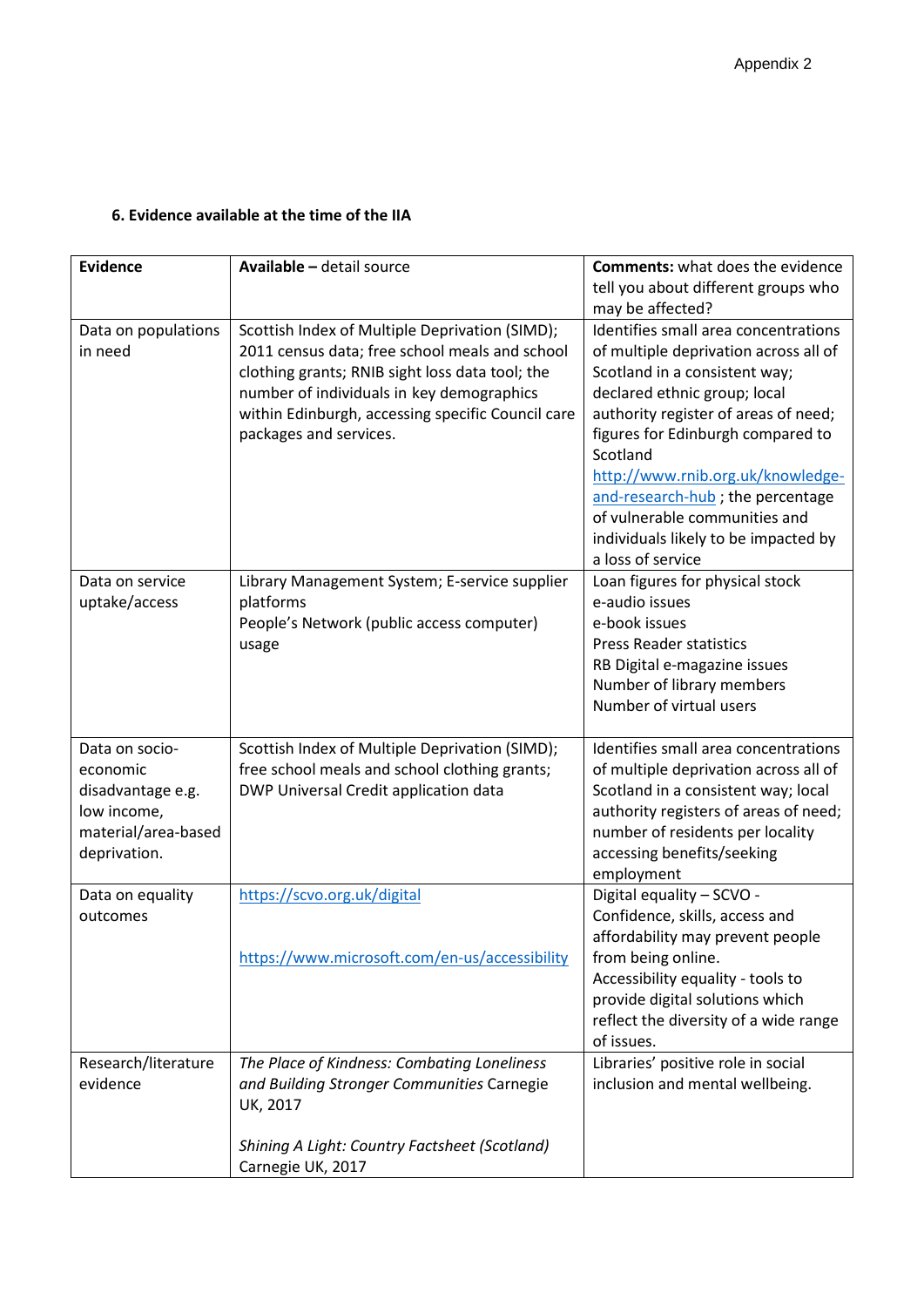| <b>Evidence</b>                                     | Available - detail source                                                                                                                                                                                    | <b>Comments:</b> what does the evidence<br>tell you about different groups who                                                                                                                                                                             |
|-----------------------------------------------------|--------------------------------------------------------------------------------------------------------------------------------------------------------------------------------------------------------------|------------------------------------------------------------------------------------------------------------------------------------------------------------------------------------------------------------------------------------------------------------|
|                                                     |                                                                                                                                                                                                              | may be affected?                                                                                                                                                                                                                                           |
|                                                     | Ambition and Opportunity: A Strategy for Public<br>Libraries in Scotland 2015-2020 Scottish Library<br>and Information Council (SLIC) and Carnegie UK,<br>2015<br>The Next Chapter SLIC and Young Scot, 2018 | A summary of Scottish data on<br>attitudes to and use of public library<br>services.<br>National strategy - sets out the<br>vision, mission and outcomes for<br>public libraries across Scotland.                                                          |
|                                                     |                                                                                                                                                                                                              | Insights, ideas and<br>recommendations for policy and<br>practice in public libraries following<br>co-design process with SLIC and<br>Young Scot panel members.                                                                                            |
| Public/patient/client<br>experience                 | Council complaint and compliment process;<br>library enquiries email; library membership                                                                                                                     | Customers can contact staff,<br>request help and feedback on issues                                                                                                                                                                                        |
| information                                         | account help; e-services account help                                                                                                                                                                        | in a variety of ways.                                                                                                                                                                                                                                      |
|                                                     |                                                                                                                                                                                                              |                                                                                                                                                                                                                                                            |
| Insight from public /<br>service user<br>engagement | Libraries enquiries email accounts; Libraries<br>social media accounts; event and activity<br>evaluation and feedback                                                                                        | Active web and social media<br>presence - monitoring customer<br>requests and feedback.                                                                                                                                                                    |
| Evidence of unmet<br>need                           | N/A                                                                                                                                                                                                          |                                                                                                                                                                                                                                                            |
| Good practice<br>guidelines                         | Ambition and Opportunity: A Strategy for Public<br>Libraries in Scotland 2015-2020 Scottish Library<br>and Information Council (SLIC) and Carnegie UK,<br>2015                                               | National strategy - sets out the<br>vision, mission and outcomes for<br>public libraries across Scotland.                                                                                                                                                  |
|                                                     | How Good Is Our Public Library Service - A<br>Public Library Improvement Model for Scotland<br><b>SLIC, 2014</b>                                                                                             | A framework designed for public<br>library managers and staff to<br>evaluate the quality and<br>effectiveness of their service<br>provision, identify areas for<br>improvement, and demonstrate<br>their contribution to overall<br>corporate performance. |
| Carbon emissions<br>generated/reduced               | Business support library van run schedule;<br>Mobile library van routes; Library Link journeys<br>to libraries.                                                                                              | Drop in carbon emissions indicates<br>a proportionate drop in service<br>delivery - and types of services<br>used by more vulnerable customers                                                                                                             |
| Environmental data                                  | N/A                                                                                                                                                                                                          |                                                                                                                                                                                                                                                            |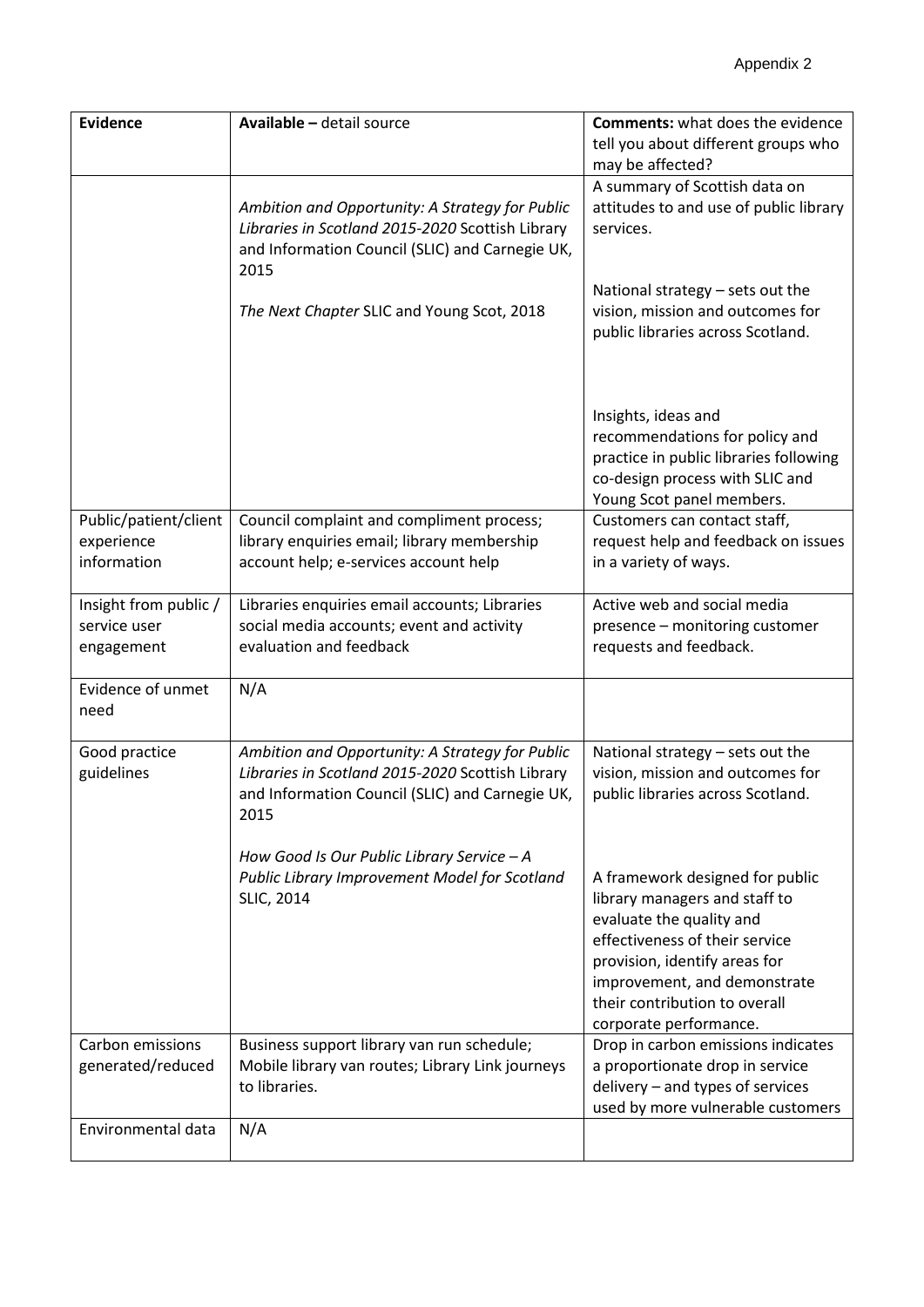| Evidence                         | Available - detail source                                                                                                   | <b>Comments:</b> what does the evidence<br>tell you about different groups who<br>may be affected?      |
|----------------------------------|-----------------------------------------------------------------------------------------------------------------------------|---------------------------------------------------------------------------------------------------------|
| Risk from<br>cumulative impacts  | N/A                                                                                                                         |                                                                                                         |
| Other (please<br>specify)        | https://www.gov.scot/publications/coronavirus-<br>covid-19-public-libraries-<br>guidance/pages/protection-levels-framework/ | Scottish Government guidance on<br>public libraries use during Covid-19<br>pandemic by all user groups. |
| Additional evidence<br>required? | N/A                                                                                                                         |                                                                                                         |

# **7. In summary, what impacts were identified, and which groups will they affect?**

| <b>Equality, Health and Wellbeing and Human Rights</b>                                                                                                                                                                                                                          | <b>Affected populations</b> |
|---------------------------------------------------------------------------------------------------------------------------------------------------------------------------------------------------------------------------------------------------------------------------------|-----------------------------|
| <b>Positive</b><br>Restricted movement of people – customers and staff throughout<br>the city in line with government and council instructions not to<br>travel unnecessarily: phased opening approach allows impact of<br>opening to be measured and rolled back if necessary. | All                         |
| Citywide staffing approach supports reduced travel where<br>appropriate.                                                                                                                                                                                                        |                             |
| Staffing has been considered in discrete cohorts (bubbles) to limit<br>transmission.                                                                                                                                                                                            |                             |
| Social distancing measures enforced in library buildings supports<br>staff and customer health and safety e.g. altered layouts, reduced<br>capacity, protective barriers, booking system, PPE.                                                                                  |                             |
| Increased access through technology to greater choice and<br>improved accessibility (in some cases) to information and<br>resources.                                                                                                                                            |                             |
| Improved staff skills in use of technology and development of<br>these life skills in the population (increasingly essential for<br>employability).                                                                                                                             |                             |
| New developments and innovation in service delivery methods<br>and programme development.                                                                                                                                                                                       |                             |
| Increased engagement with audiences via social media.<br>Renewed access to physical book stock.                                                                                                                                                                                 |                             |
| Enable fulfilment of customer reservations from open branches.<br>Physical, welcoming space - hub of community and place of social<br>inclusion re-opens - positive impact on local community.                                                                                  |                             |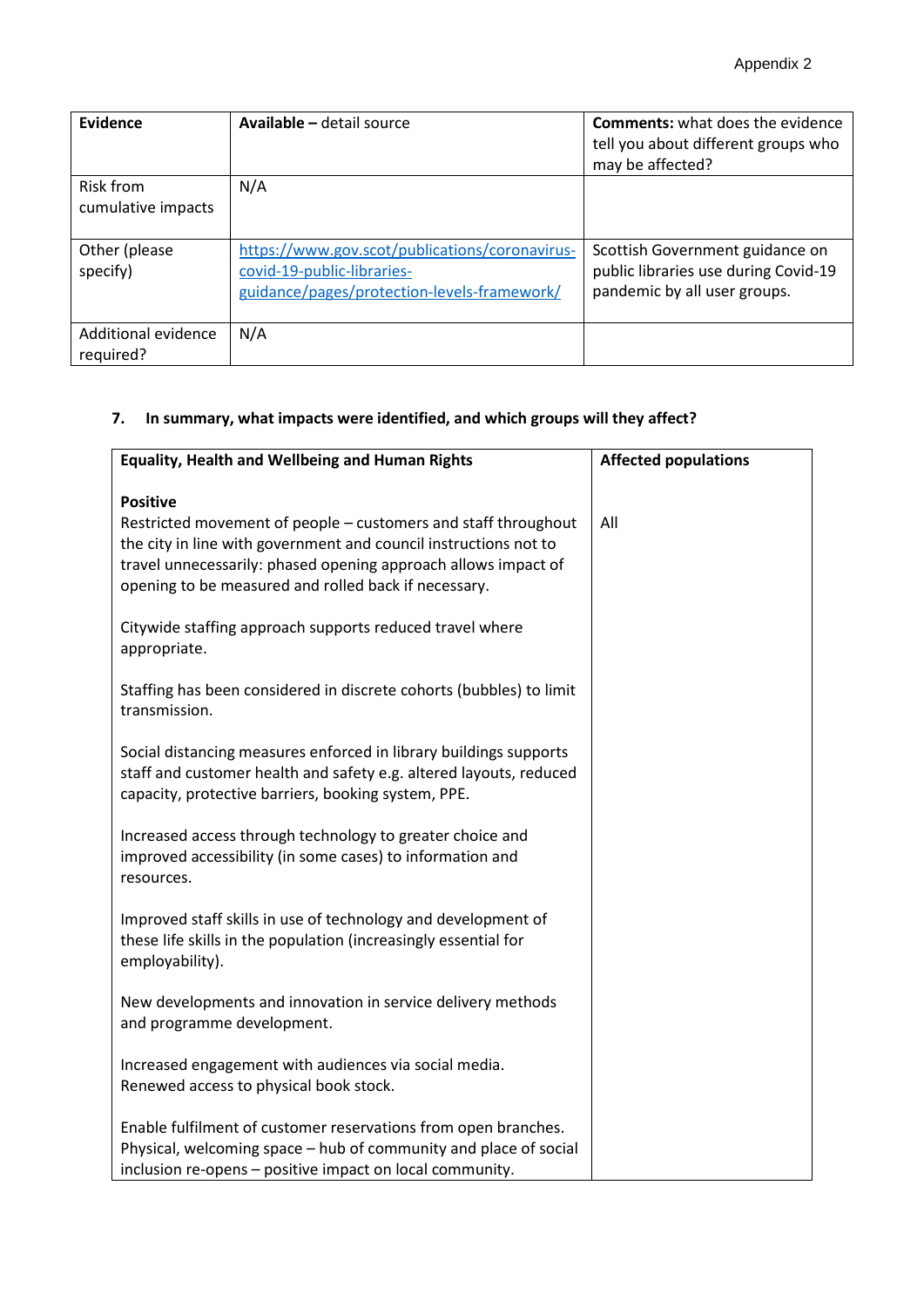| Stage 2 reopening prioritises libraries in areas of social<br>disadvantage.                                                                                                                                                                                                                                       |     |
|-------------------------------------------------------------------------------------------------------------------------------------------------------------------------------------------------------------------------------------------------------------------------------------------------------------------|-----|
| Request and collect service introduced for specialist departments<br>within Central Library not currently able to re-open (Music,<br>Edinburgh & Scottish and Art & Design). Customers can request<br>items via email/phone and collect items from Central Lending<br>Library.                                    |     |
| Library App updated to enable customer self-issue and account<br>self-management via personal smart devices (e.g. mobile phone).<br>Supports social distancing health and safety measures for citizens<br>and colleagues and has potential to release library staff to address<br>more complex library enquiries. |     |
| Contact & Collect model developed for Tier 4 and library buildings<br>must close: return and borrowing of books and free sanitary<br>provision available for citizens from libraries without customer<br>access to buildings.                                                                                     |     |
| <b>Negative</b>                                                                                                                                                                                                                                                                                                   | All |
| Booking system in place $-$ at least initially $-$ off-putting to some<br>and barriers to some for online and/or telephone booking.                                                                                                                                                                               |     |
| Reduction in availability of specialist resources: health, rights, law,<br>community languages etc. - not all services fully functioning yet,<br>and expectations raised.                                                                                                                                         |     |
| Social isolation and lack of support for mental wellbeing,<br>community support, peer mentoring and neighbourhood networks<br>- not able to fully support with short booked appointments and<br>current social distancing guidelines.                                                                             |     |
| Necessary cancellation/postponement of programmed live events,<br>festivals and group activities - until otherwise indicated by<br>relaxation in Scottish Government guidelines.                                                                                                                                  |     |
| Contact and Collect introduction may encourage people to travel<br>in tier 4 conditions when unnecessary journeys may be contrary to<br>Scottish Government advice.                                                                                                                                               |     |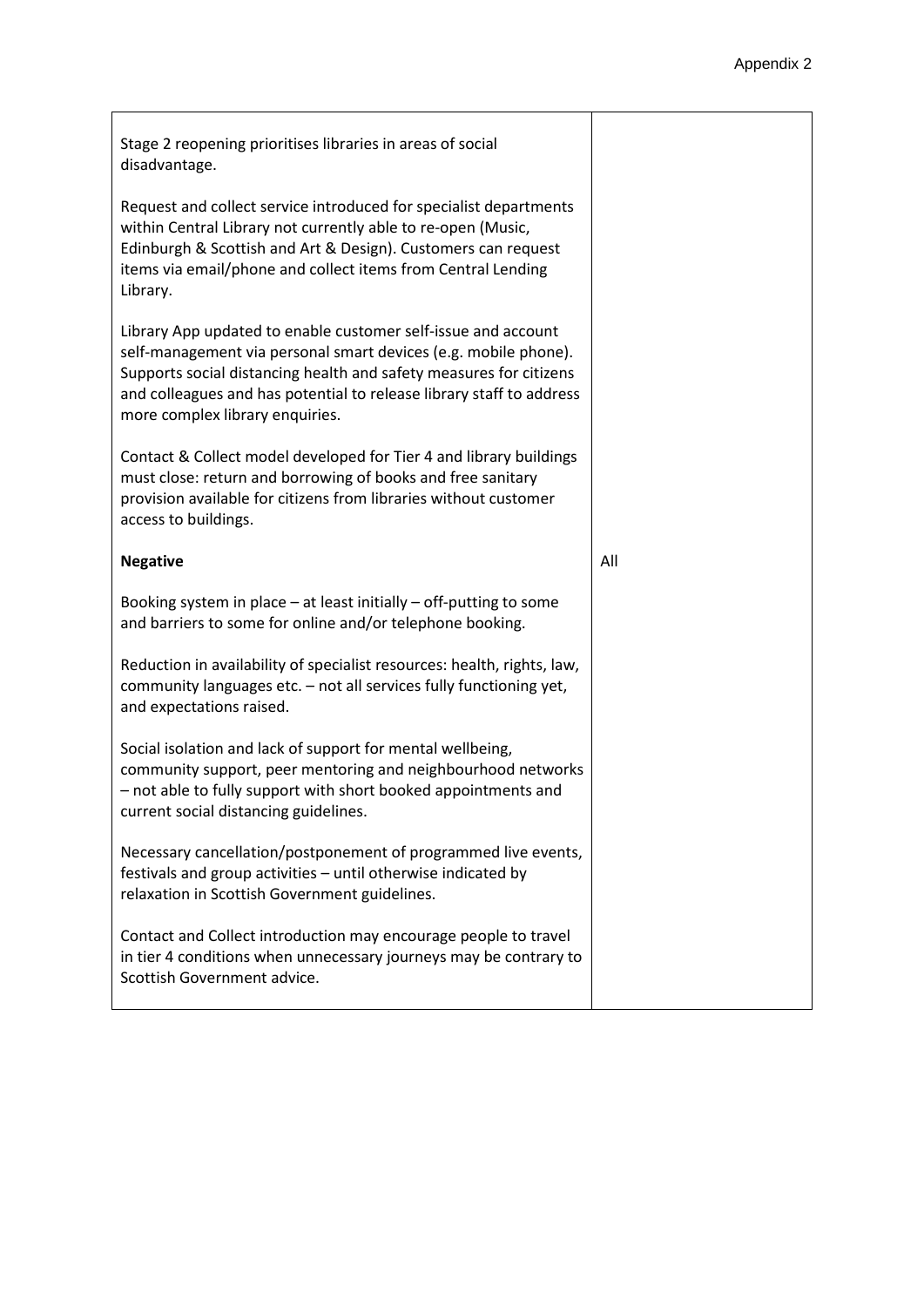| <b>Environment and Sustainability including climate change</b><br>emissions and impacts                                                                                                                                                                                                                                                                                                                                     | <b>Affected populations</b> |
|-----------------------------------------------------------------------------------------------------------------------------------------------------------------------------------------------------------------------------------------------------------------------------------------------------------------------------------------------------------------------------------------------------------------------------|-----------------------------|
| <b>Positive</b>                                                                                                                                                                                                                                                                                                                                                                                                             |                             |
| Drop in carbon emissions as library van run is reduced, Mobile<br>Library vans and Library Link transfers stop during restricted<br>opening.                                                                                                                                                                                                                                                                                | All                         |
| Majority of library buildings (18) remain closed – reduction in<br>water, power and lighting.                                                                                                                                                                                                                                                                                                                               |                             |
| Less use of paper-based resources.<br>Opening more branches will enable shorter journeys and may                                                                                                                                                                                                                                                                                                                            |                             |
| encourage walking to visit rather than travel by car or public<br>transport.                                                                                                                                                                                                                                                                                                                                                |                             |
| <b>Negative</b><br>Minerals and natural resources (e.g. Cobalt) used for new and<br>emerging technologies has environmental impacts.<br>Ten Library buildings re-open - water, power, lighting.<br>Library van run and stock transfer re-starts in a limited form.<br>New stock deliveries re-start.<br>Having libraries open may encourage people to travel across the<br>city by car thereby increasing carbon emissions. |                             |

| Economic including socio-economic disadvantage                                                                                                                                                                                                                                                                                                                                                                                                          | <b>Affected populations</b> |
|---------------------------------------------------------------------------------------------------------------------------------------------------------------------------------------------------------------------------------------------------------------------------------------------------------------------------------------------------------------------------------------------------------------------------------------------------------|-----------------------------|
| <b>Positive</b><br>Access to the People's Network (free computer and internet<br>access) will support employability and training initiatives.                                                                                                                                                                                                                                                                                                           | All                         |
| Staff training packages developed to be delivered remotely and<br>online – investment in webcams to continue this type of delivery –<br>part of service adaptation and renewal.                                                                                                                                                                                                                                                                         |                             |
| Programme of activities and events tailored for online delivery<br>and lockdown conditions continued as part of service offer.<br>Bespoke Children and Young People Libraries Facebook page<br>created to support parents.<br>E-issues have no fines and no fees.<br>E-learning content is free.<br>E-services are free.<br>E-resources offers e.g. family history e-resources available to use<br>from home - usually only available within libraries. |                             |
| Stage 2 re-opening prioritises libraries in areas which have low<br>SIMD scores.                                                                                                                                                                                                                                                                                                                                                                        |                             |
| Free online reservations, request and collect and Contact and<br>Collect services (subject to resources and Scottish Government                                                                                                                                                                                                                                                                                                                         |                             |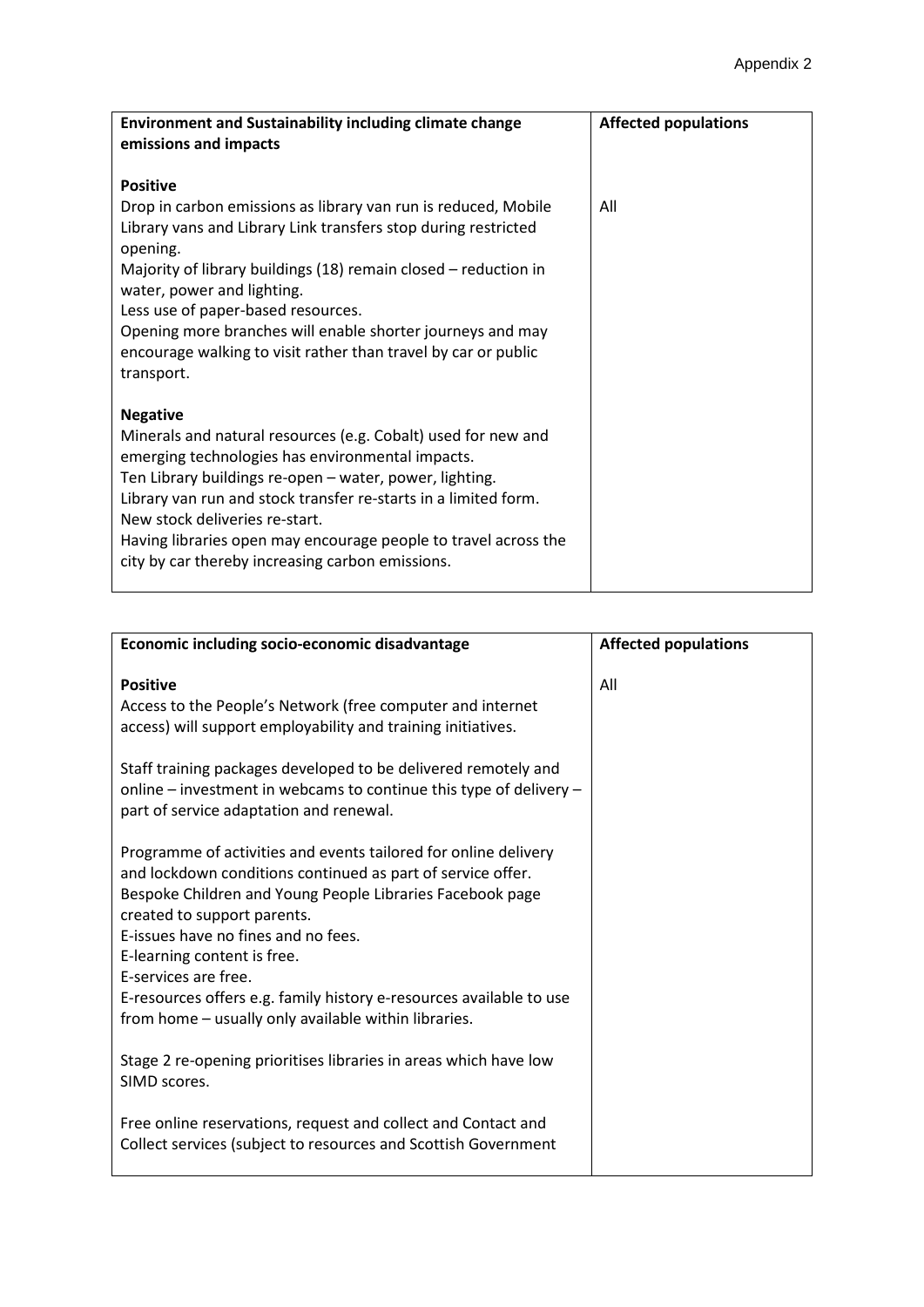| guidance) to enable citizens to access required/desirable          |     |
|--------------------------------------------------------------------|-----|
| resources.                                                         |     |
|                                                                    |     |
|                                                                    |     |
| <b>Negative</b>                                                    | All |
|                                                                    |     |
| Some libraries in areas of low SIMD scores (social and economic    |     |
| disadvantage) remain closed.                                       |     |
|                                                                    |     |
|                                                                    |     |
| Extra investment in digital technology and e-services in order to  |     |
|                                                                    |     |
| deliver library services effectively - laptops/tablets ordered per |     |
| branch in order to improve customer experience.                    |     |
|                                                                    |     |
|                                                                    |     |
| Loss of income generation to Library Service from community        |     |
| group room bookings.                                               |     |
|                                                                    |     |
|                                                                    |     |
| Loss of income generation to Library Service from event ticket     |     |
|                                                                    |     |
| bookings.                                                          |     |
|                                                                    |     |
|                                                                    |     |
| Significant loss of fines and loans charges income to the Council  |     |
|                                                                    |     |
|                                                                    |     |
|                                                                    |     |

**8. Is any part of this policy/ service to be carried out wholly or partly by contractors and if so, how will equality, human right, including socio-economic disadvantage, environmental and sustainability issues be addressed?**

No.

**9. Describe how you will communicate information about this policy/ service change to children and young people and those affected by sensory impairment, speech impairment, low level literacy or numeracy, learning difficulties or English as a second language?** 

We will communicate the reasons and process around libraries re-opening in various ways: with posters, via web, social media and mainstream media. Messages will also be conveyed through Government issue leaflets and mainstream media. We will promote the services that are available, advertise how to make a booking, and how to contact the libraries that are open. We will continue to communicate with Communities and Families staff, partners in adult learning, youthwork and disabilities organisations.

**10. Is the policy likely to result in significant environmental effects, either positive or negative**? If yes, it is likely that [a Strategic Environmental Assessment](https://www.gov.scot/policies/environmental-assessment/strategic-environmental-assessment-sea/) (SEA) will be required and the impacts identified in the IIA should be included in this.

No.

**11. What, if any, actions are recommended in response to the impacts identified above?** This can include keeping the proposal under review, gathering more data, or specific actions to mitigate identified impacts.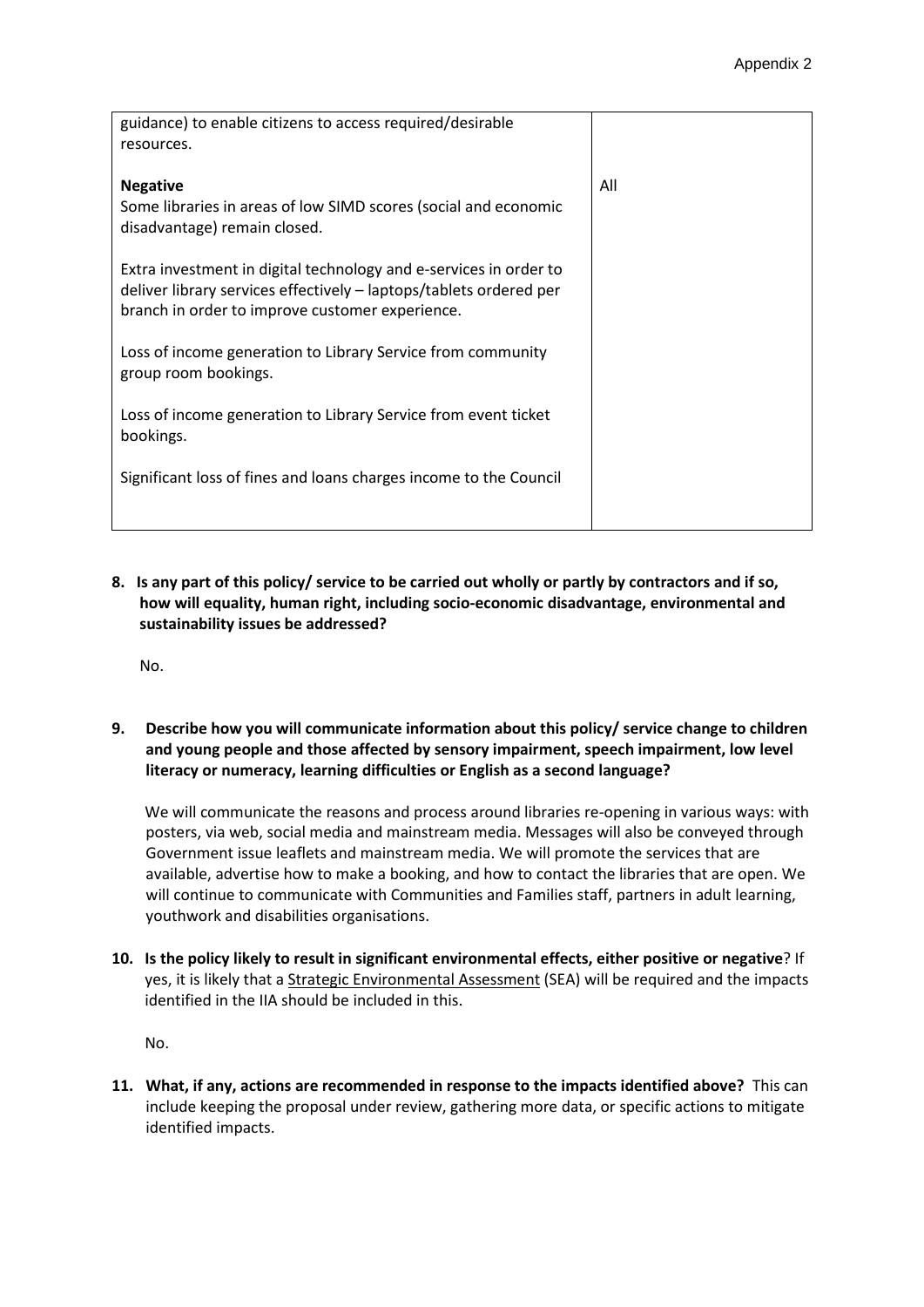| Specific actions (as a result of the IIA<br>which may include responding to<br>financial implications, mitigating<br>negative impacts, action to manage the<br>risk of cumulative impacts) | Who will take them<br>forward (name and<br>job title)                                                                     | <b>Deadline for</b><br>progressing | <b>Review date</b>  |
|--------------------------------------------------------------------------------------------------------------------------------------------------------------------------------------------|---------------------------------------------------------------------------------------------------------------------------|------------------------------------|---------------------|
| Development of Pentagull booking<br>system to incorporate Contact & Collect<br>appointments                                                                                                | Lead Officer(s):<br>Louise Graham,<br>Lifelong Learning<br>Strategic<br>Development Officer                               | 11 January<br>2021                 | 18 January<br>2021  |
| Testing and roll out of Solus Library App<br>self-service technology in re-opened<br>libraries                                                                                             | Lead Officer: Alison<br>Stoddart, Lifelong<br>Learning<br>Development Officer                                             | 18 January<br>2021                 |                     |
| Promotion and marketing of Request<br>and Collect service for Central Library<br>specialist department stock                                                                               | <b>Lead Officer: Fiona</b><br>Myles, Lifelong<br>Learning<br>Development Officer                                          | 29 January<br>2021                 | 19 February<br>2021 |
| Health and Safety risk assessments and<br>Method statements prepared and<br>approved for Contact and Collect model                                                                         | Libraries<br>Development<br>Leaders - service<br>offer working group<br>Lead Officer: Scott<br>Donkin, Service<br>Manager | 18 January<br>2021                 | 19 February<br>2021 |
|                                                                                                                                                                                            |                                                                                                                           |                                    |                     |
|                                                                                                                                                                                            |                                                                                                                           |                                    |                     |
|                                                                                                                                                                                            |                                                                                                                           |                                    |                     |
|                                                                                                                                                                                            |                                                                                                                           |                                    |                     |
|                                                                                                                                                                                            |                                                                                                                           |                                    |                     |

**Are there any negative impacts in section 7 for which there are no identified mitigating actions?**

The fact that 10 libraries out of 28 are open is a very positive development. However, it cannot fully mitigate the loss of physical service for those people living in areas of the city distant from a library. While the revised mobile library programme in development will have some impact, this will be limited. However, we are living through a pandemic and reopening of ten city libraries, with a range of services for customers, with public, staff and volunteer safety as a priority, is a positive step forward for the world's first City of Literature and its people.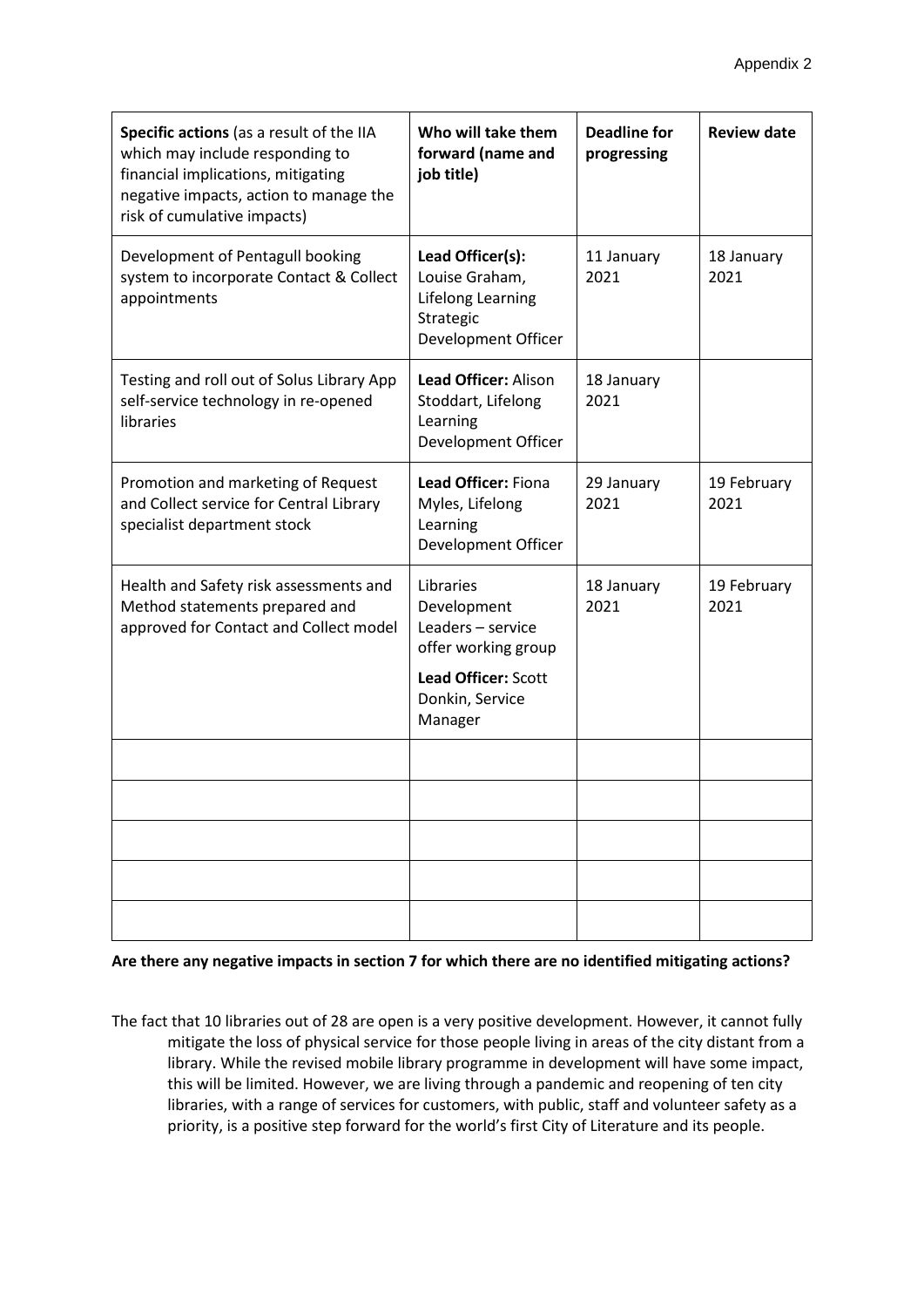## **13. How will you monitor how this proposal affects different groups, including people with protected characteristics?**

Through existing Council, partners and third sector organisational contacts for groups with protected characteristics. In addition, monitoring channels of customer engagement and feedback e.g. complaints and compliments process, library emails and library social media channels.

## **14. Sign off by Head of Service**

**Name Andy Gray**

 $A\mathcal{G}_{\sim}$ 

**Date 8 January 2021**

## **15. Publication**

Completed and signed IIAs should be sent to [strategyandbusinessplanning@edinburgh.gov.uk](mailto:strategyandbusinessplanning@edinburgh.gov.uk) to be published on the IIA directory on the Council websit[e www.edinburgh.gov.uk/impactassessments](http://www.edinburgh.gov.uk/impactassessments)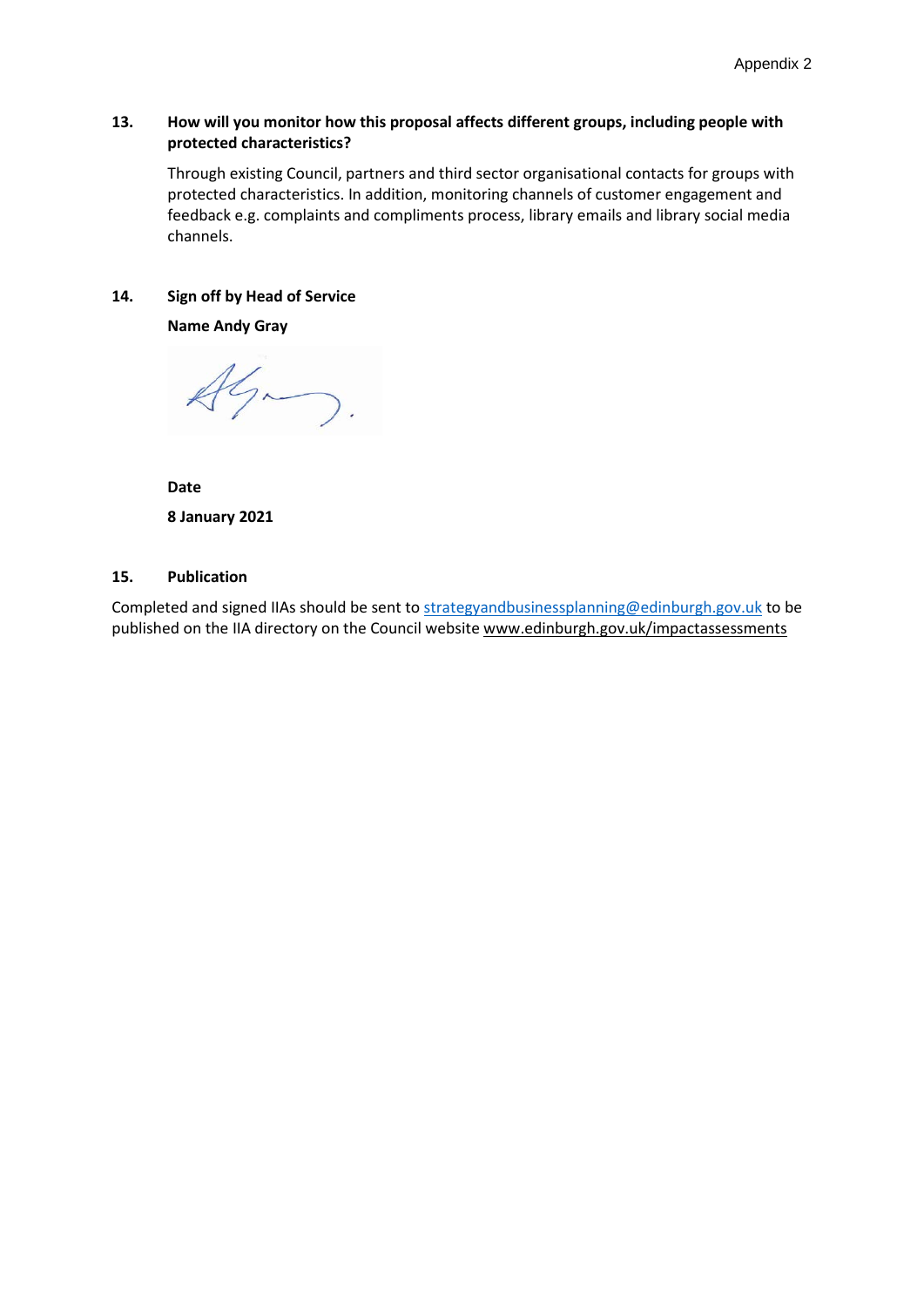#### **Annex B**

## **Population groups and potential impacts**

#### POPULATION GROUPS

Think about how the policy or proposal could impact (positively or negatively) on the following groups.

#### **People with protected characteristics**

- Older people and people in their middle years
- Young people and children
- Men (include trans men), Women (include trans women) and non-binary people. (Include issues relating to pregnancy and maternity including same sex parents)
- Disabled people (includes physical disability, learning disability, sensory impairment, long-term medical conditions, mental health problems)
- Minority ethnic people (includes Gypsy/Travellers, migrant workers, non-English speakers)
- Refugees and asylum seekers
- People with different religions or beliefs (includes people with no religion or belief)
- Lesbian, gay, bisexual and heterosexual people
- People who are unmarried, married or in a civil partnership

#### **Those vulnerable to falling into poverty**

- Those who have low or no wealth
- Those on low income
- Those who live in areas of deprivation
- Those experiencing material deprivation
- Unemployed
- People in receipt of benefits
- Lone parents
- Vulnerable families e.g. young mothers, people experiencing domestic abuse, children at risk of statutory measures, includes disabled adult/child, minority ethnic families
- Families with a child under 1
- Larger Families (3+ children)
- People in receipt of pensions
- Looked after children and young people
- Those leaving care settings (including children and young people and those with illness)
- Homeless people
- Carers (including young carers and carers with protected characteristics)
- Those involved in the criminal justice system
- People with low literacy/numeracy
- People experiencing difficulties with substance use
- Others e.g. veterans and students

#### **Geographic / other communities**

- Rural/semi-rural communities
- Urban communities
- Coastal communities
- Business community

#### **Staff**

- Full-time / Part-time
- Shift workers
- Staff with protected characteristics
- Staff vulnerable to falling into poverty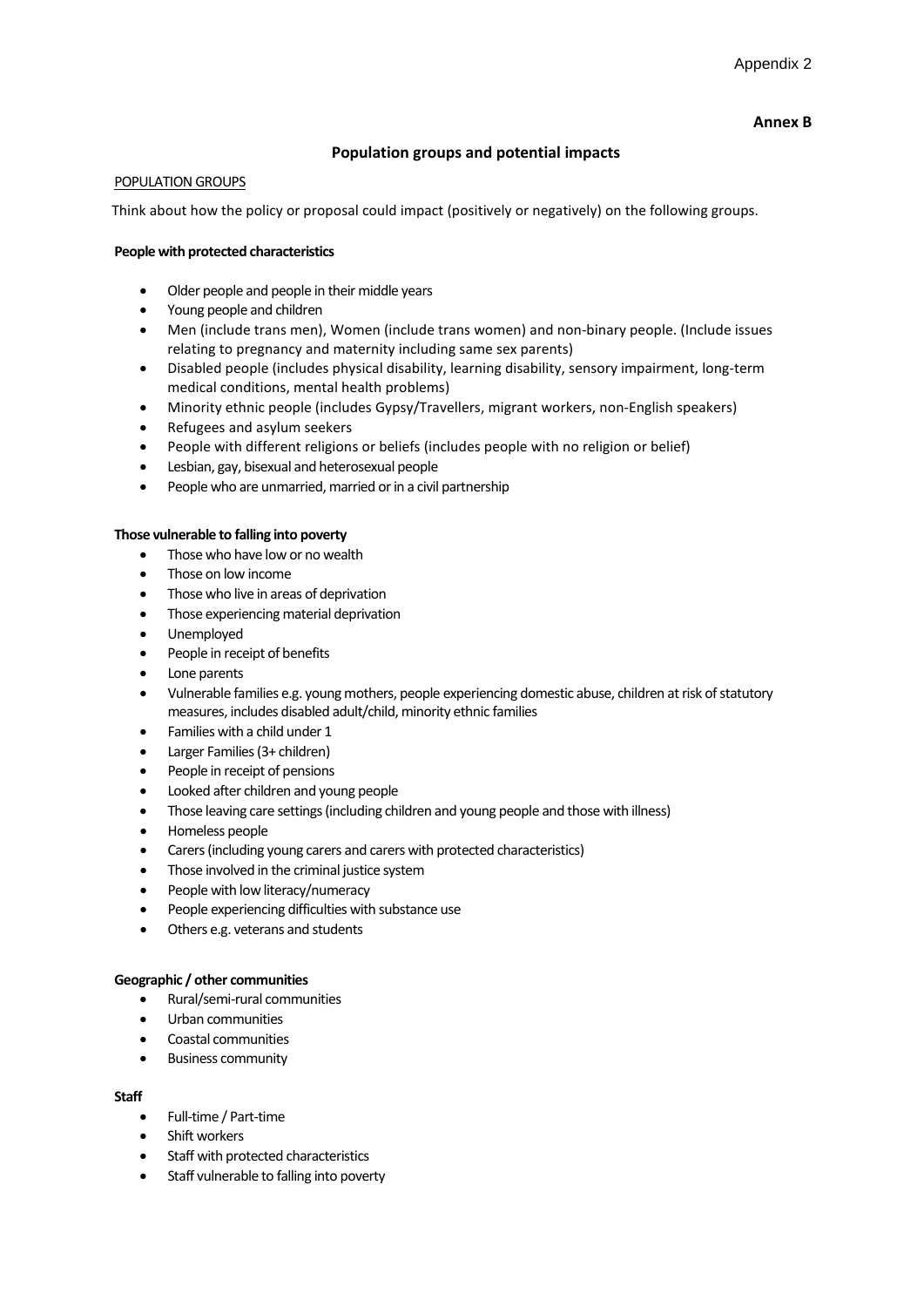#### POTENTIAL IMPACTS

Think about how the policy or proposal could impact (positively or negatively) on the following objectives, and how this might affect the population groups listed above in different ways:

#### **Equality and Human Rights**

- Eliminate discrimination and harassment
- Advance equality of opportunity e.g. improve access / quality of services
- Foster good relations within and between people who share protected characteristics
- Enable people to have more control of their social/work environment
- Reduce differences in status between different groups of people
- Promote participation, inclusion, dignity and control over decisions
- Build family support networks, resilience and community capacity
- Reduce crime and fear of crime including hate crime
- Protect vulnerable children and adults

#### **Promote healthier lifestyles including:**

- diet and nutrition,
- sexual health,
- difficulties with substance use
- physical activity
- life skills

#### **Environmental**

- Reduce greenhouse gas (GHG) emissions (including carbon management)
- Reduce need to travel and promote sustainable forms of transport
- Plan for and adapt to future climate change
- Pollution: air/ water/ soil/ noise
- Protect coastal and inland waters
- Enhance biodiversity
- Encourage resource efficiency (energy, water, materials and minerals) e.g. avoid single use plastic

#### **Public Safety e.g.:**

- minimise waste generation
- infection control
- accidental injury
- fire risk

#### **Improve the physical environment e.g.:**

- housing quality
- public space
- access to and quality of green space

#### **Economic (including socio-economic)**

- Improve quality of and access to services
- Reduce cost of living
- Maximise income and/or reduce income inequality
- Support local business
- Improve local employment opportunities
- Help young people into positive destinations
- Help people to access jobs (both paid and unpaid)
- Improve working conditions, including equal pay
- Improve literacy and numeracy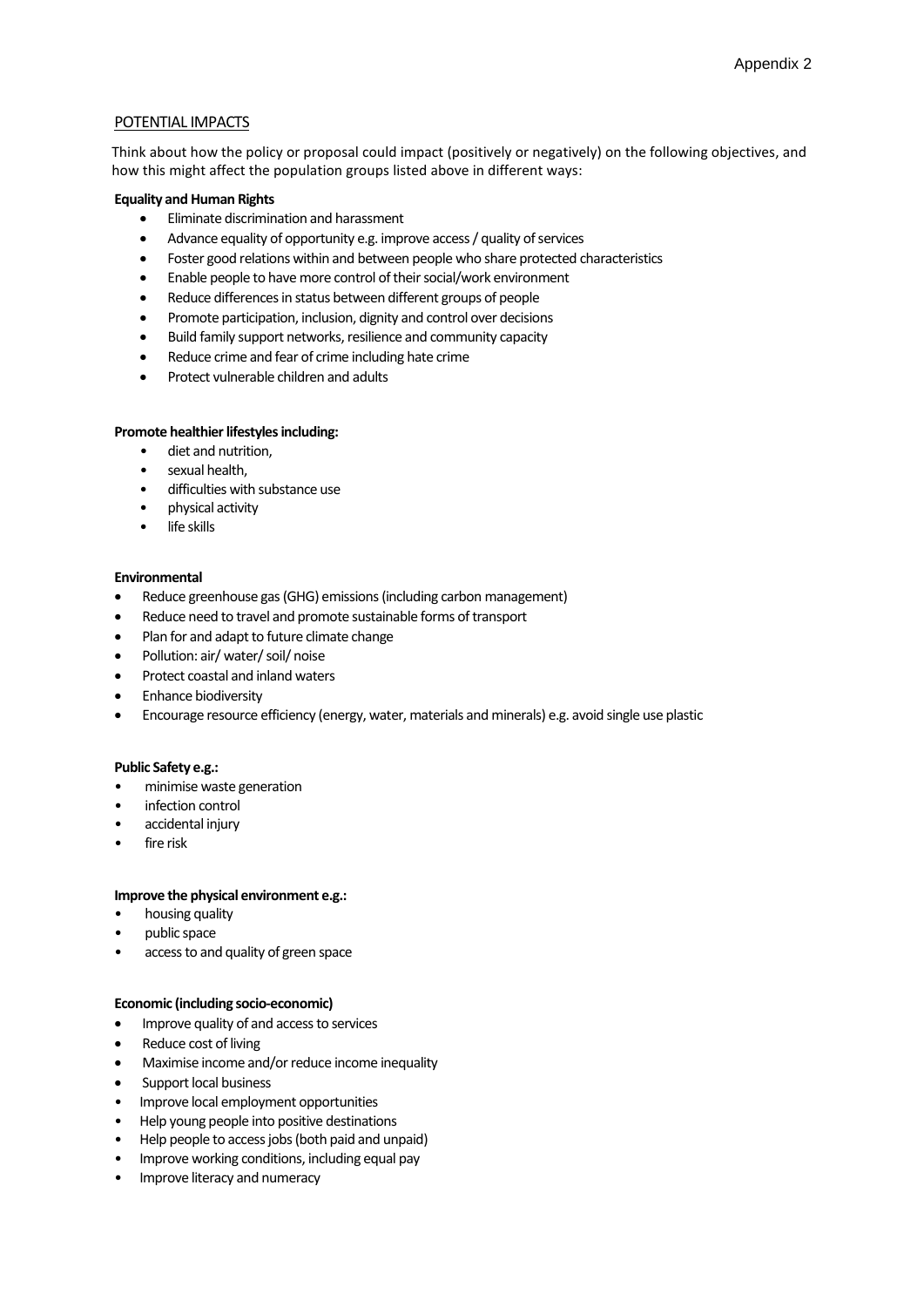## **Appendix 3 – Library Service – Building/Service Implications – Covid – 19**

## **Scottish Government Framework – Applicable Library Service**

The table below illustrates the four Service Stages (A1,1, 2 and 3) of the library offer and cross references this to the Scottish Government Guidance and levels.

| <b>Service Offer</b>                                                                                                                                                                                                                                                                                                    | <b>Implications</b>                                                                                                                                                                                                                                                                                                                                                                                                                                                                                                                                                                         | Level 0   | Level 1   | Level 2                                                    | Level 3                                                    | Level 4                                 |
|-------------------------------------------------------------------------------------------------------------------------------------------------------------------------------------------------------------------------------------------------------------------------------------------------------------------------|---------------------------------------------------------------------------------------------------------------------------------------------------------------------------------------------------------------------------------------------------------------------------------------------------------------------------------------------------------------------------------------------------------------------------------------------------------------------------------------------------------------------------------------------------------------------------------------------|-----------|-----------|------------------------------------------------------------|------------------------------------------------------------|-----------------------------------------|
| <b>STAGE A1 Service Phase:</b><br><b>Contact and Collect</b> – Pre order books and other<br>lending items via email and phone and online<br>reservations with appointment time to collect                                                                                                                               | Scottish Government guidance 6<br>January 2021 'Local authorities can<br>continue to offer a click and collect<br>service and delivery service - the<br>regulations do not prevent<br>this. Although leaving the house solely<br>to pick up library books would not be a<br>reasonable excuse, a person could do<br>this as part of a trip for essential<br>shopping or exercise. It will of course<br>be up to local authorities whether they<br>want to continue to offer these<br>services, and the most important thing<br>will be that they only do this if they<br>can do so safely.' |           | <b>NO</b> | <b>NO</b>                                                  | <b>NO</b>                                                  | Yes (see<br>note under<br>implications) |
| <b>STAGE 1 Service Phase:</b><br><b>Browsing</b> - Booking Required - including children's<br>areas<br><b>Bus Pass Application</b> - Booking required<br><b>Computer Access - Booking required</b><br>Hearing aid batteries - At door - no entry<br>Strict controls over numbers of customers based on<br>building size | Distinct service areas require<br>dedicated staff resource to maximise<br>throughput of customers. Staff<br>numbers higher than pre lockdown<br>requirements<br>Web and telephone booking in<br>operation<br>Strict health and safety measures                                                                                                                                                                                                                                                                                                                                              | <b>NO</b> | <b>NO</b> | <b>YES</b><br>Strict<br>Protective<br>measures in<br>place | <b>YES</b><br>Strict<br>Protective<br>measures in<br>place | <b>NO</b>                               |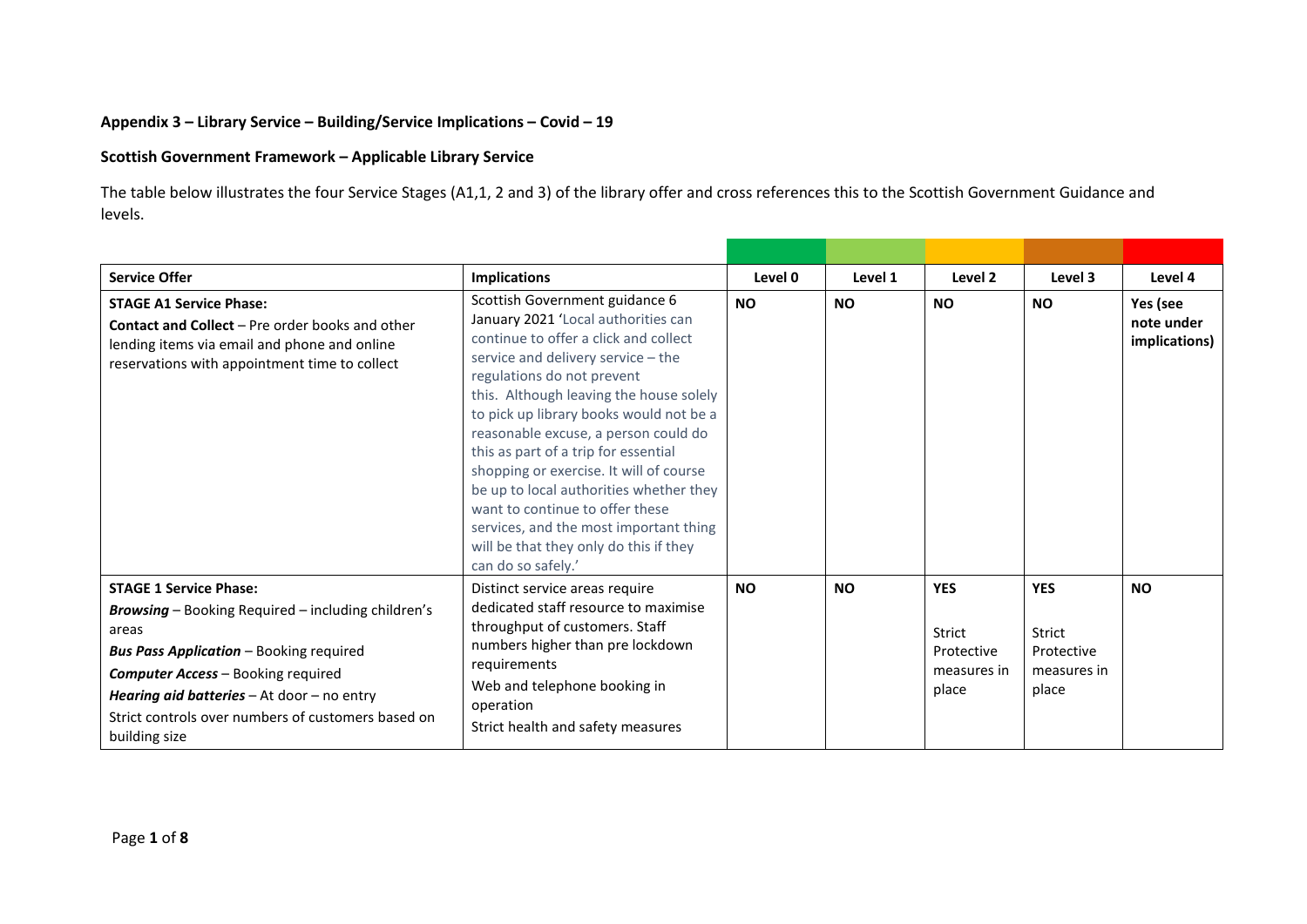| <b>STAGE 2 Service Phase:</b>                          | Potential for slight reduction of     | <b>NO</b>  | <b>YES</b> | N/A | N/A | <b>NO</b> |
|--------------------------------------------------------|---------------------------------------|------------|------------|-----|-----|-----------|
| <b>Browsing</b> – No booking required                  | number of staff required to maintain  |            | Maintain   |     |     |           |
| <b>Bus Pass Application</b> - Booking required - Avoid | safe operations.                      |            | state of   |     |     |           |
| queuing                                                |                                       |            | awareness  |     |     |           |
| <b>Computer Access</b> – Booking required              | Health and safety measures still      |            | based on   |     |     |           |
| Hearing aid batteries - Entry to branch to pick up     | reguired                              |            | guidance   |     |     |           |
| <b>STAGE 3 Service Phase:</b>                          | Service prepared to return to Covid - | <b>YES</b> | N/A        | N/A | N/A | <b>NO</b> |
| Move to pre - lock down conditions. Open browsing,     | 19 restrictions                       | Maintain   |            |     |     |           |
| return of group-based activity, children's activities, | Staff ratios per branch return to     | state of   |            |     |     |           |
| teenagers activities, booking system remains for bus   | normal levels. Maintain hygiene       | awareness  |            |     |     |           |
| pass and computers, partners activities                | practices.                            |            |            |     |     |           |

**COVID LEVEL 4 STATUS – ALL BUILDINGS CURRENTLY CLOSED (as at 06 January 2021)**

| <b>Branch</b>                    | <b>Current Status</b>                     | <b>Floor Space</b><br>(Sqm) | <b>Max Number of Customers</b><br>in line with H&S<br>requirements / Service<br><b>Offer/Building size</b> | <b>Scottish</b><br><b>Government</b><br><b>Framework</b><br>Level | <b>Service Stage</b> | <b>Other factors to consider</b>                                                                      |
|----------------------------------|-------------------------------------------|-----------------------------|------------------------------------------------------------------------------------------------------------|-------------------------------------------------------------------|----------------------|-------------------------------------------------------------------------------------------------------|
| PHASE 1 Libraries - October 2020 |                                           |                             |                                                                                                            |                                                                   |                      |                                                                                                       |
| Central                          | $Closed -$<br>Was open prior to Lockdown. | 1624                        | 16                                                                                                         | $0 - 3$                                                           | A1<br>(Proposed)     |                                                                                                       |
| Fountainbridge                   | Closed -<br>Was open prior to Lockdown.   | 291                         | 12 - Separate ICT Suite                                                                                    | $0 - 3$                                                           | A1<br>(Proposed)     | Parts of building being used<br>to support storage and<br>quarantine with additional<br>staff welfare |
| <b>Kirkliston</b>                | $Closed -$<br>Was open prior to Lockdown. | 242                         | 8                                                                                                          | $0 - 3$                                                           | A1<br>(Proposed)     | Significant challenges exist<br>with storage solutions                                                |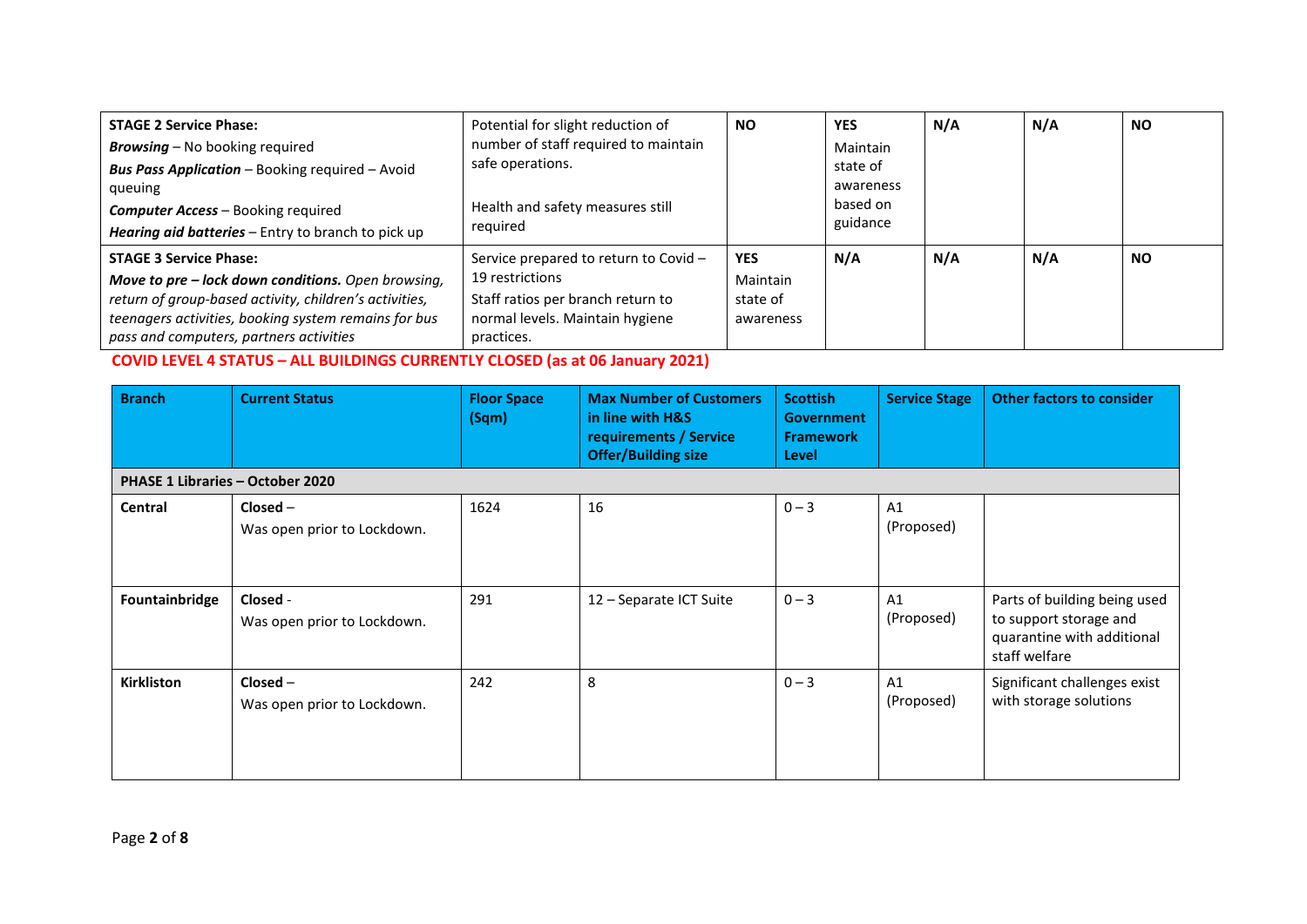| <b>Branch</b>        | <b>Current Status</b>                     | <b>Floor Space</b><br>(Sqm) | <b>Max Number of Customers</b><br>in line with H&S<br>requirements / Service<br><b>Offer/Building size</b> | <b>Scottish</b><br><b>Government</b><br><b>Framework</b><br>Level | <b>Service Stage</b> | <b>Other factors to consider</b>                                                                                       |
|----------------------|-------------------------------------------|-----------------------------|------------------------------------------------------------------------------------------------------------|-------------------------------------------------------------------|----------------------|------------------------------------------------------------------------------------------------------------------------|
|                      |                                           |                             |                                                                                                            |                                                                   |                      |                                                                                                                        |
| <b>McDonald Road</b> | Closed -<br>Was open prior to Lockdown.   | 443                         | 9                                                                                                          | $0 - 3$                                                           | A1<br>(Proposed)     | Building not fully open to<br>accommodate storage and<br>quarantine                                                    |
| <b>Newington</b>     | Closed -<br>Was open prior to Lockdown.   | 420                         | 9                                                                                                          | $0 - 3$                                                           | A1<br>(Proposed)     |                                                                                                                        |
| Stockbridge          | Closed -<br>Was open prior to Lockdown.   | 293                         | $11 -$                                                                                                     | $0 - 3$                                                           | A1<br>(Proposed)     | Not all of the building is<br>available for customer use<br>to accommodate service<br>offer, storage and<br>quarantine |
|                      |                                           |                             |                                                                                                            |                                                                   |                      |                                                                                                                        |
|                      | PHASE 2 Libraries - December 2020         |                             |                                                                                                            |                                                                   |                      |                                                                                                                        |
| Craigmillar          | Closed-<br>Was open prior to Lockdown.    | 583                         | $\overline{7}$                                                                                             | $0 - 4$                                                           | A1<br>(Proposed)     | Shared space with Council<br>Resilience Centre - loss of<br>library space at east end of<br>building                   |
| <b>Drumbrae</b>      | Closed-<br>Was open prior to Lockdown.    | 330                         | 10                                                                                                         | $0 - 4$                                                           | A1<br>(Proposed)     | Meeting spaces within<br>building are supporting NW<br>Social Work services                                            |
| Gilmerton            | $Closed -$<br>Was open prior to Lockdown. | 217                         | 6                                                                                                          | $0 - 4$                                                           | A1<br>(Proposed)     | Adjacent office space<br>leased to third sector org.<br>Shared staff welfare space                                     |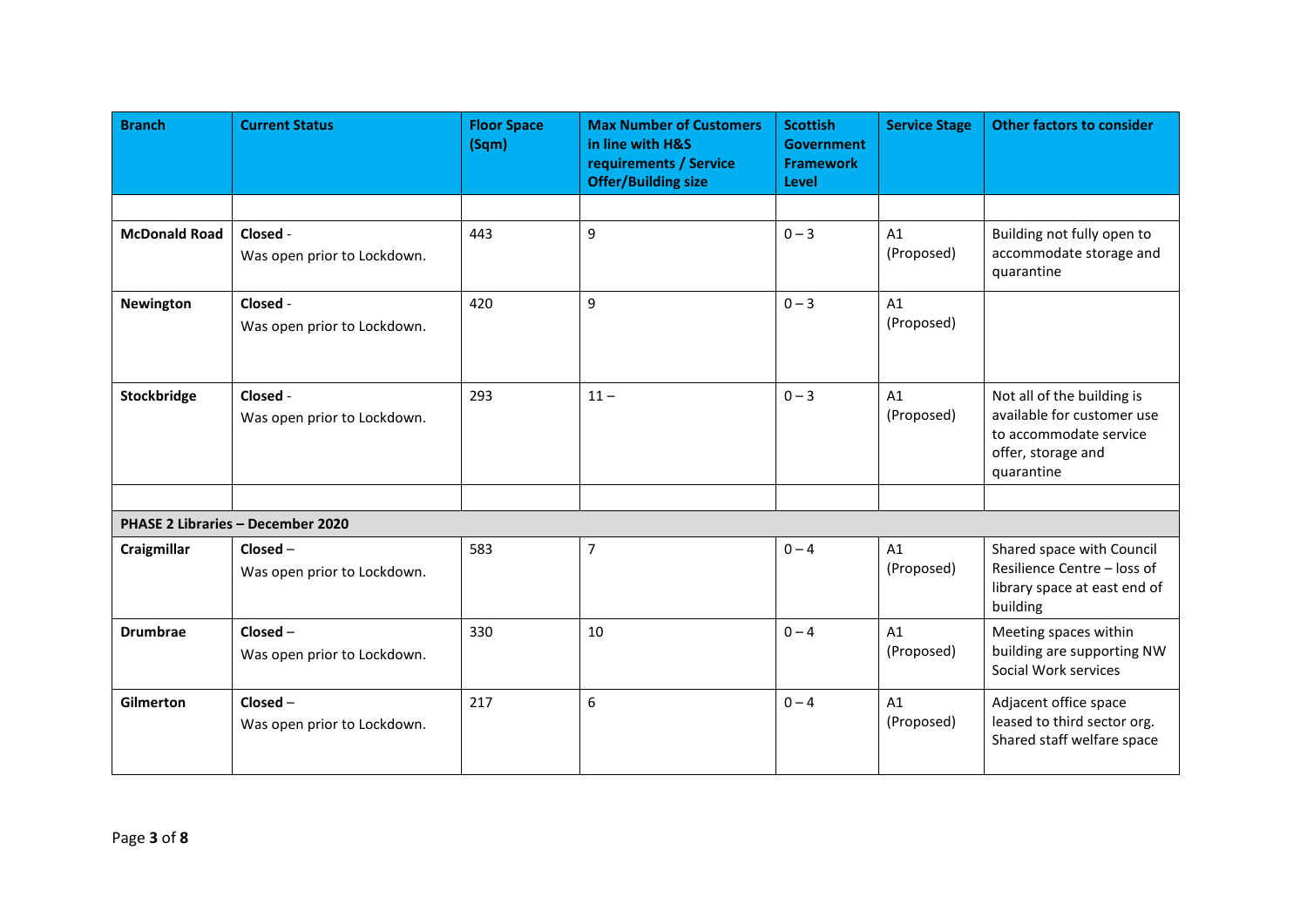| <b>Branch</b>                         | <b>Current Status</b>                                                                                                                                                                 | <b>Floor Space</b><br>(Sqm) | <b>Max Number of Customers</b><br>in line with H&S<br>requirements / Service<br><b>Offer/Building size</b> | <b>Scottish</b><br><b>Government</b><br><b>Framework</b><br>Level | <b>Service Stage</b> | <b>Other factors to consider</b>                                                                   |
|---------------------------------------|---------------------------------------------------------------------------------------------------------------------------------------------------------------------------------------|-----------------------------|------------------------------------------------------------------------------------------------------------|-------------------------------------------------------------------|----------------------|----------------------------------------------------------------------------------------------------|
|                                       |                                                                                                                                                                                       |                             |                                                                                                            |                                                                   |                      |                                                                                                    |
| <b>Wester Hailes</b>                  | $Closed -$<br>Was open prior to Lockdown.                                                                                                                                             | 607                         | 12                                                                                                         | $0 - 4$                                                           | A1<br>(Proposed)     | External works around Plaza<br>entrance must be<br>considered at all stages.                       |
|                                       | PHASE 3 Libraries - DATE TO BE CONFIRMED                                                                                                                                              |                             |                                                                                                            |                                                                   |                      |                                                                                                    |
| <b>Single Mobile</b><br>Library route | Plans to introduce one single<br>kerbside route to cover those<br>areas of the city where library<br>access is more challenging. May<br>be offered as a contact and<br>collect model. | N/A                         | To be confirmed                                                                                            | $0 - 3$                                                           | $1 - 3$              | Service restrictions are<br>dependent on physical<br>restrictions of the mobile<br>internal space. |
| Muirhouse /<br><b>North</b>           | Discussions are underway locally<br>to identify an immediate service<br>solution and a longer-term<br>service offer whilst construction<br>of the new building takes place            | N/A                         | To be confirmed                                                                                            | $0 - 3$                                                           | $1 - 3$              | Service restrictions are<br>dependent on physical<br>location of temporary<br>service offer.       |
| <b>Blackhall</b>                      | <b>Closed - Refurbishment Work</b><br>underway with building likely to<br>be ready March 2021.                                                                                        | 868                         | N/A                                                                                                        | $0 - 3$                                                           | $1 - 3$              | Dependent on<br>refurbishment works<br>completion and approval<br>via Health & Safety              |
| Currie                                | Closed<br>Requires visit, reconfiguration<br>and approval of Health & Safety                                                                                                          | 190                         | N/A                                                                                                        | $0 - 3$                                                           | $1 - 3$              | Will involve very small<br>number of customers<br>during Covid level 3-                            |
| Piershill                             | <b>Closed</b><br>Requires visit, reconfiguration<br>and approval of Health & Safety                                                                                                   | 317                         | N/A                                                                                                        | $0 - 3$                                                           | $1 - 3$              | Will involve very small<br>number of customers<br>during Covid level 3 -                           |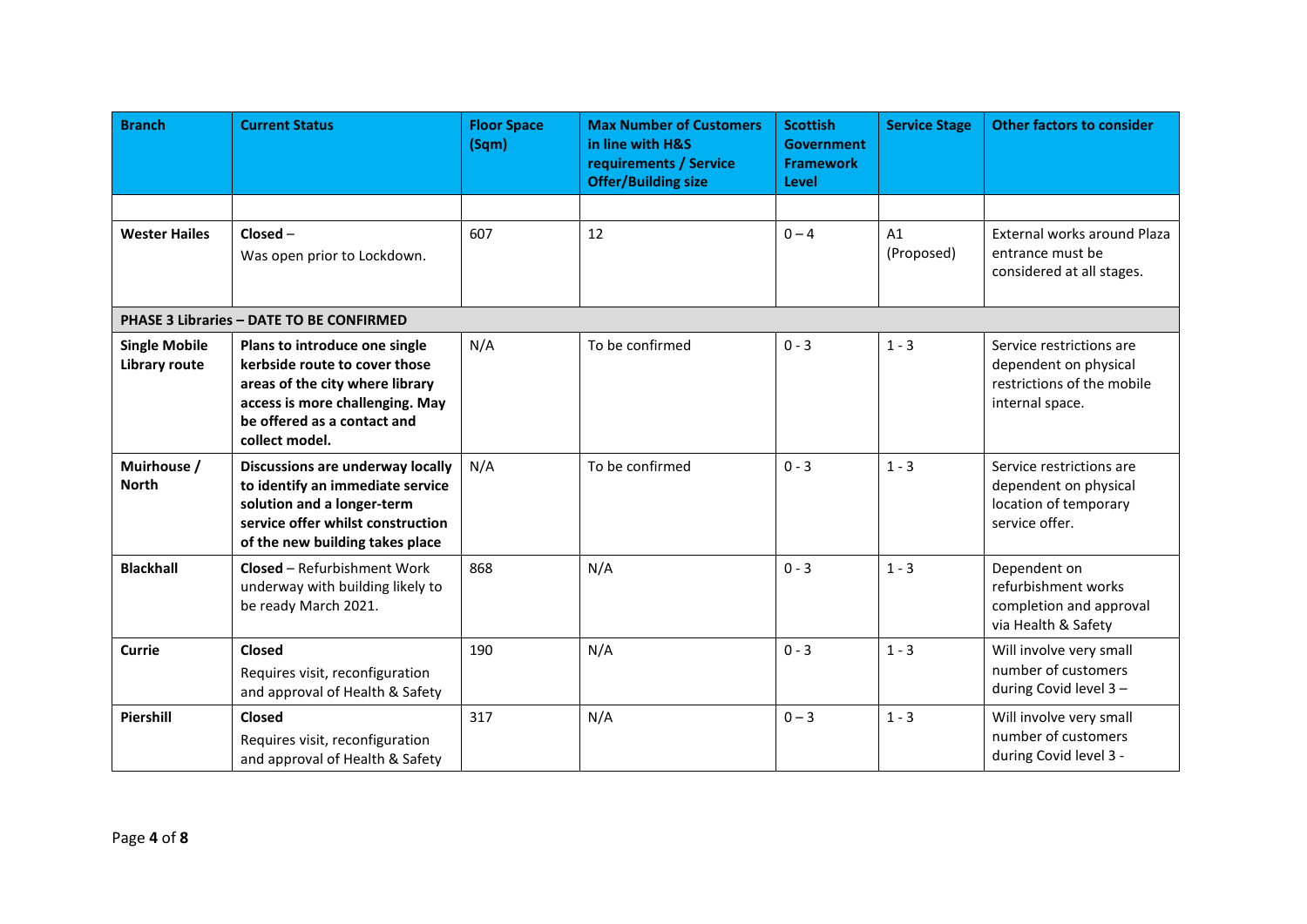| Morningside | Closed                                                             | 455 | N/A | . – | <u>_</u> | Upper floor inaccessible                                  |
|-------------|--------------------------------------------------------------------|-----|-----|-----|----------|-----------------------------------------------------------|
|             | Requires visit, reconfiguration<br>and approval of Health & Safety |     |     |     |          | presenting reconfiguration<br>challenges on ground floor. |

| <b>Branch</b>   | <b>Current Status</b> | <b>Floor Space</b><br>(Sqm) | <b>Max Number of</b><br><b>Customers in line with</b><br><b>H&amp;S requirements /</b><br><b>Service Offer/Building size</b> | <b>Scottish</b><br><b>Government</b><br><b>Framework</b><br>Level | <b>Service</b><br><b>Stage</b> | <b>Other factors to consider</b>                                                                                           |
|-----------------|-----------------------|-----------------------------|------------------------------------------------------------------------------------------------------------------------------|-------------------------------------------------------------------|--------------------------------|----------------------------------------------------------------------------------------------------------------------------|
| Portobello      | <b>Closed</b>         | 282                         | N/A                                                                                                                          | $0 - 3$                                                           | $\mathbf{1}$                   |                                                                                                                            |
| Moredun         | Closed                | 250                         | N/A                                                                                                                          | $0 - 1$                                                           | 2/3                            | <b>Building layout/condition</b><br>presents challenges<br>around safe operation                                           |
| <b>Balgreen</b> | <b>Closed</b>         | 112                         | N/A                                                                                                                          | $\Omega$                                                          | $\overline{3}$                 | On primary school<br>footprint. Size of building<br>impacts on type of service<br>alongside appropriate<br>safety measures |
| <b>Colinton</b> | <b>Closed</b>         | 134                         | N/A                                                                                                                          | 0                                                                 | $\overline{3}$                 | Size of building impacts on<br>type of service alongside<br>safety measures                                                |
| Granton         | Closed                | 153                         | N/A                                                                                                                          | 0                                                                 | $\overline{3}$                 | On Primary School<br>footprint. Size of building<br>impacts on type of service<br>alongside safety measures                |
| <b>Balerno</b>  | <b>Closed</b>         | 52                          | N/A                                                                                                                          | 0                                                                 | $\overline{3}$                 | Size of building impacts on<br>type of service alongside<br>safety measures                                                |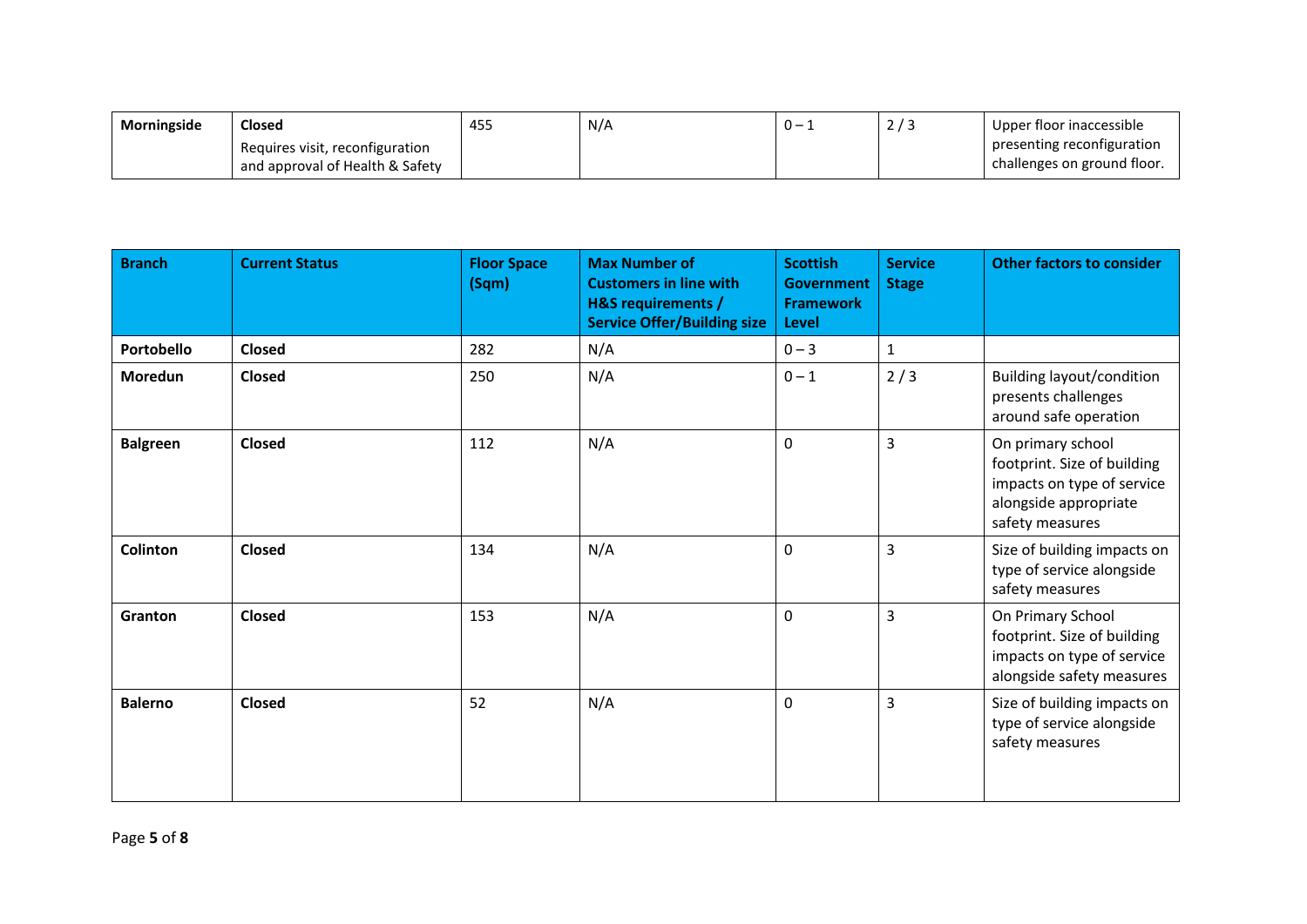| <b>Branch</b>  | <b>Current Status</b>                                                                                                                                                                                                                                                                                 | <b>Floor Space</b><br>(Sqm) | <b>Max Number of</b><br><b>Customers in line with</b><br><b>H&amp;S requirements /</b><br><b>Service Offer/Building size</b> | <b>Scottish</b><br><b>Government</b><br><b>Framework</b><br>Level | <b>Service</b><br><b>Stage</b> | <b>Other factors to consider</b>                                                                                           |
|----------------|-------------------------------------------------------------------------------------------------------------------------------------------------------------------------------------------------------------------------------------------------------------------------------------------------------|-----------------------------|------------------------------------------------------------------------------------------------------------------------------|-------------------------------------------------------------------|--------------------------------|----------------------------------------------------------------------------------------------------------------------------|
| Corstorphine   | <b>Closed - Refurbishment works</b><br>planned<br>7 January 2021 update:<br>Contract was awarded just<br>prior to Christmas and the<br>consultants appointed to<br>manage works will be<br>agreeing a programme in<br>consultation with Builders and<br>Library contacts over the next<br>week or so. | 276                         | N/A                                                                                                                          | $0 - 1$                                                           | 2/3                            | Layout of building impacts<br>on type of service<br>alongside safety<br>measures. Consider<br>proximity to Drumbrae<br>Hub |
| Oxgangs        | <b>Closed - Refurbishment Work</b><br>started 1 October planned<br>completion March 2021                                                                                                                                                                                                              |                             |                                                                                                                              |                                                                   |                                |                                                                                                                            |
| <b>Central</b> | <b>Open - Refurbishment</b><br><b>Estimated start 1 December</b><br>with completion August 2021 -<br>temporary short term closure                                                                                                                                                                     |                             |                                                                                                                              |                                                                   |                                |                                                                                                                            |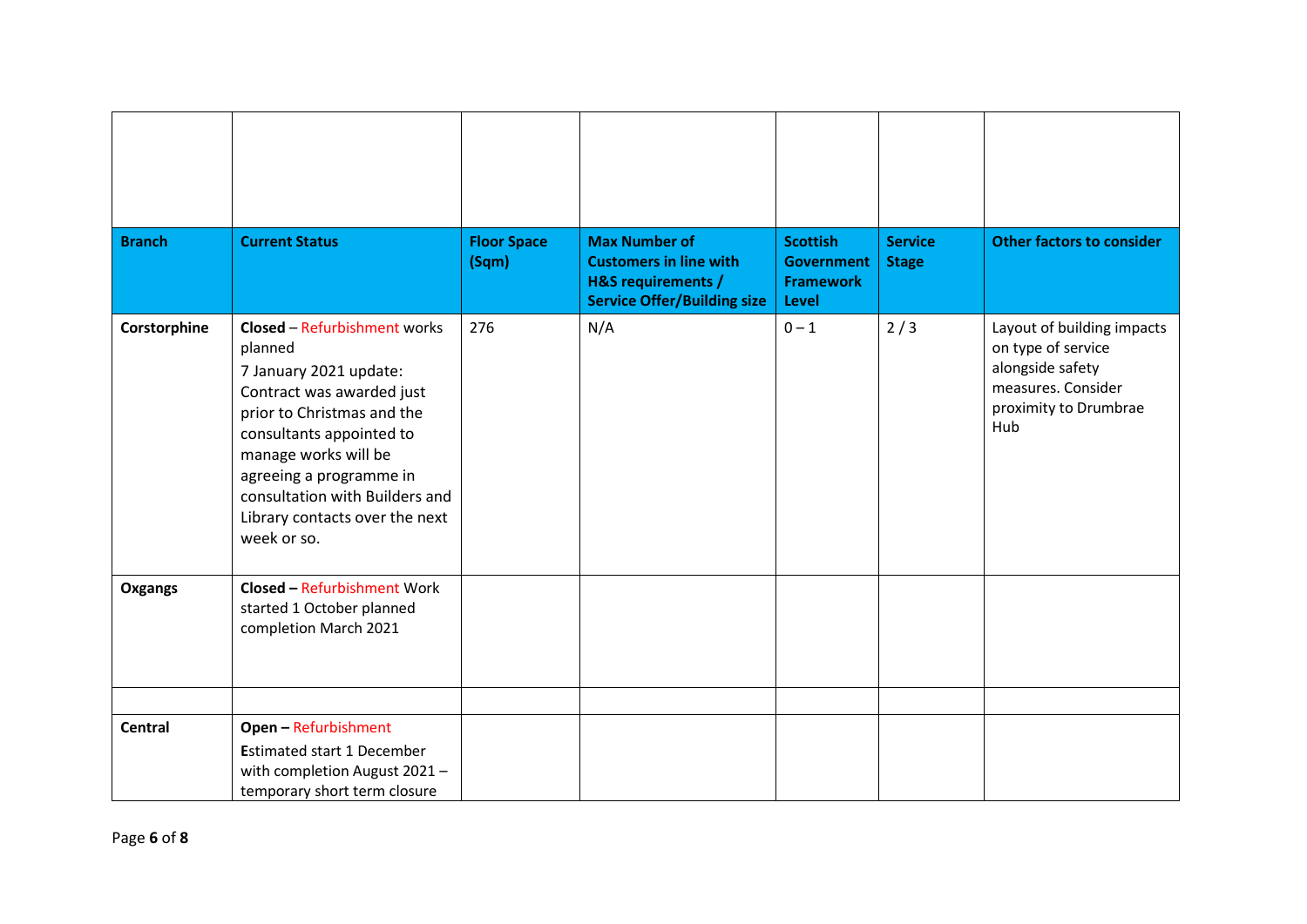|                      | when main electrical board is<br>replaced.                                          |                             |                                                                                                                              |                                                                   |                                |                                                                                        |
|----------------------|-------------------------------------------------------------------------------------|-----------------------------|------------------------------------------------------------------------------------------------------------------------------|-------------------------------------------------------------------|--------------------------------|----------------------------------------------------------------------------------------|
| Gate 55              | <b>Closed</b>                                                                       | Not Known                   | N/A                                                                                                                          | N/A                                                               | N/A                            | Covid -19 test centre                                                                  |
| <b>Muirhouse</b>     | Closed - Due to be demolished<br>to accommodate new build<br>Culture & Learning Hub | 410                         | N/A                                                                                                                          | N/A                                                               | N/A                            | New Cultural & Learning<br>Hub to be completed 2022                                    |
| <b>Branch</b>        | <b>Current Status</b>                                                               | <b>Floor Space</b><br>(Sqm) | <b>Max Number of</b><br><b>Customers in line with</b><br><b>H&amp;S requirements /</b><br><b>Service Offer/Building size</b> | <b>Scottish</b><br>Government<br><b>Framework</b><br><b>Level</b> | <b>Service</b><br><b>Stage</b> | <b>Other factors to consider</b>                                                       |
| Oxgangs              | <b>Closed - Refurbishment</b><br>Contract works to be<br>completed February 2021    | 338                         | N/A                                                                                                                          | $0 - 3$                                                           | $\mathbf 1$                    | Significant works taking<br>place until March 2021                                     |
| Ratho                | Closed - Due to be demolished<br>to create new school/library<br>hub                | 91                          | N/A                                                                                                                          | N/A                                                               | N/A                            |                                                                                        |
| South<br>Queensferry | Closed -                                                                            | 137                         | N/A                                                                                                                          | $0 - 1$                                                           | 2/3                            | <b>Building layout creates</b><br>challenges around<br>distancing and service<br>offer |
| Leith                | Closed -                                                                            | 537                         | N/A                                                                                                                          | N/A                                                               | N/A                            | Covid-19 Test Centre                                                                   |

NOTE:

**Buildings** 

Page **7** of **8**